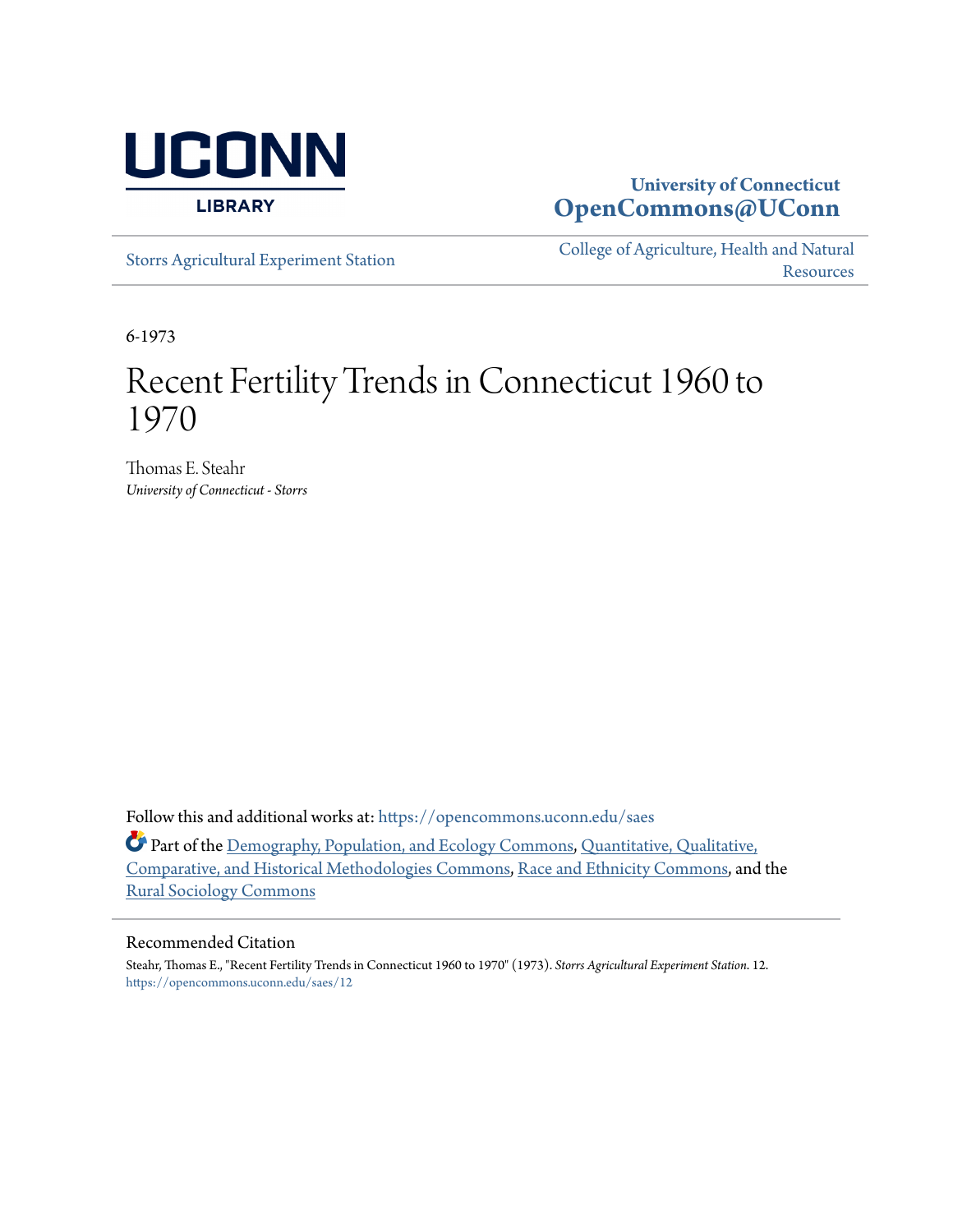Bu lletin 423. June 1973 *Ir e;-* / ~

# **Recent FertilityTrends in Connecticut**  1960 to 1970

By Thomas E. Steahr, Department of Rural Sociology



STORRS AGRICULTURAL EXPERIMENT STATION COLLEGE OF AGRICULTURE AND NATURAL RESOURCES THE UNIVERSITY OF CONNECTICUT, STORRS. CONNECTICUT 06268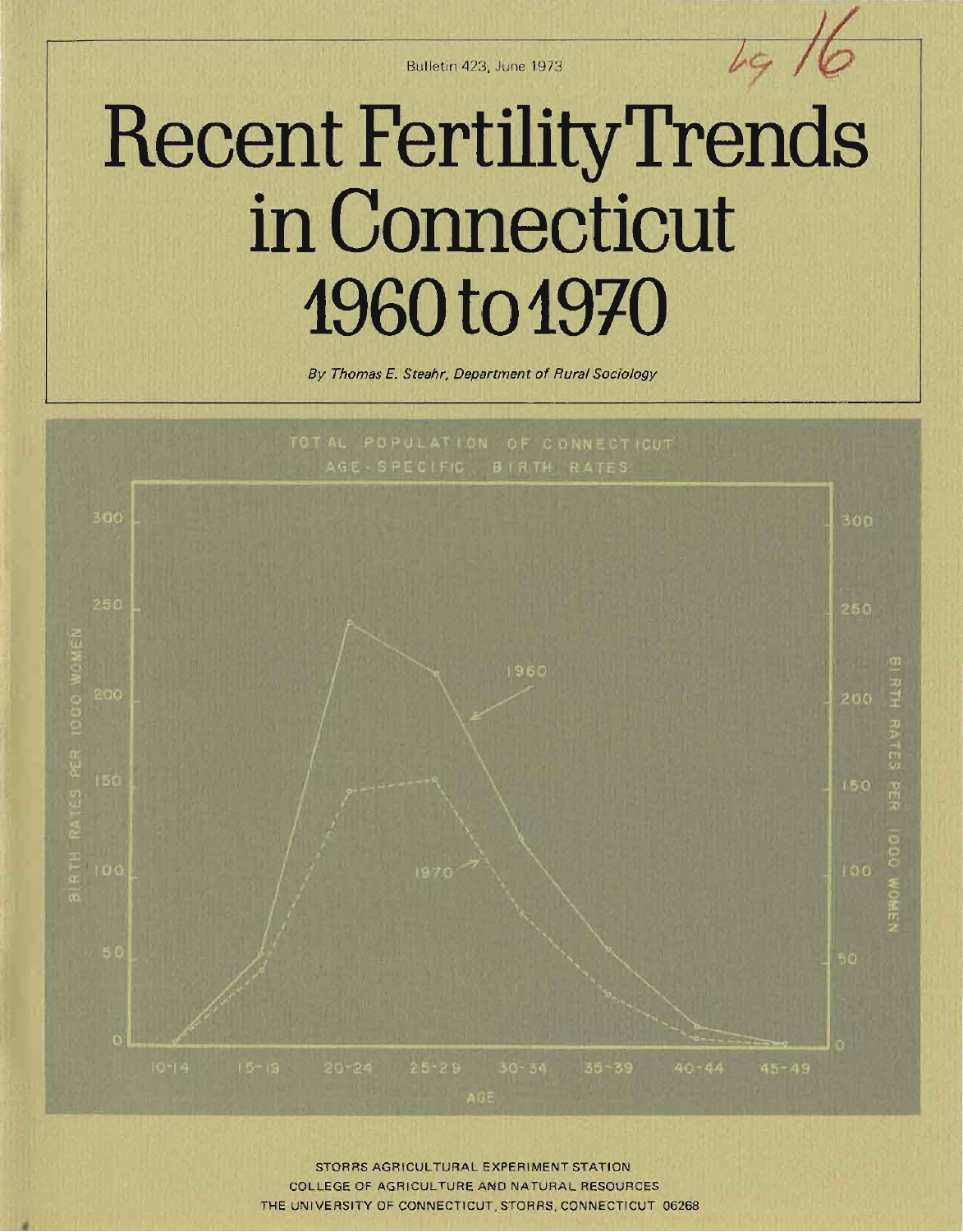The research reported in this publication was supported in part by Federal funds made available through the provisions of the Hatch Act.

Received for publication December 29, 1972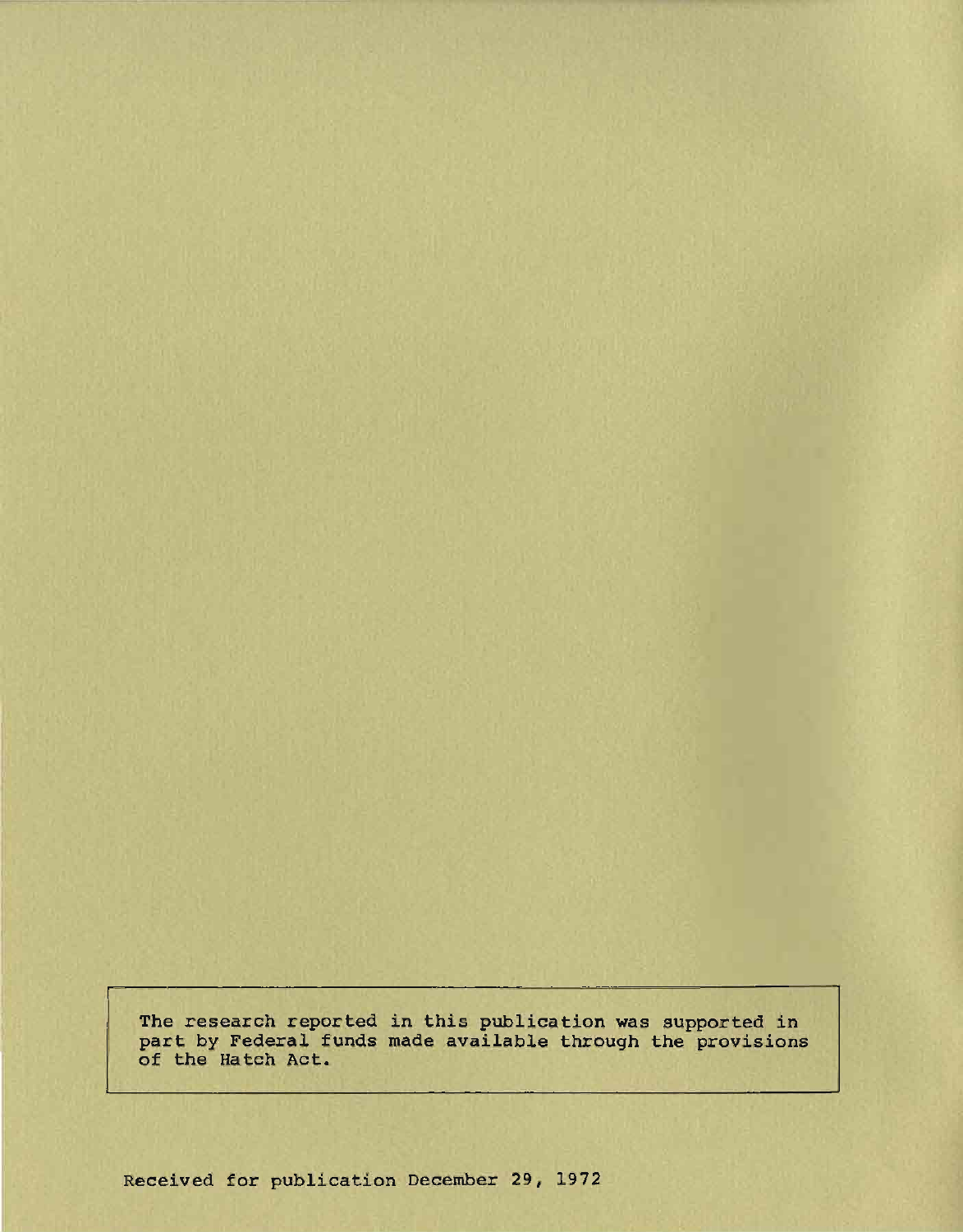#### TABLE OF CONTENTS

 $\hat{\boldsymbol{\epsilon}}$ 

 $\ddot{\phantom{a}}$ 

 $\mathcal{L}^{\text{max}}_{\text{max}}$ 

|                                   | Page |
|-----------------------------------|------|
|                                   |      |
|                                   |      |
|                                   |      |
|                                   |      |
|                                   |      |
|                                   |      |
|                                   |      |
|                                   |      |
|                                   |      |
| Discussion of High Risk Births 15 |      |
|                                   |      |
|                                   |      |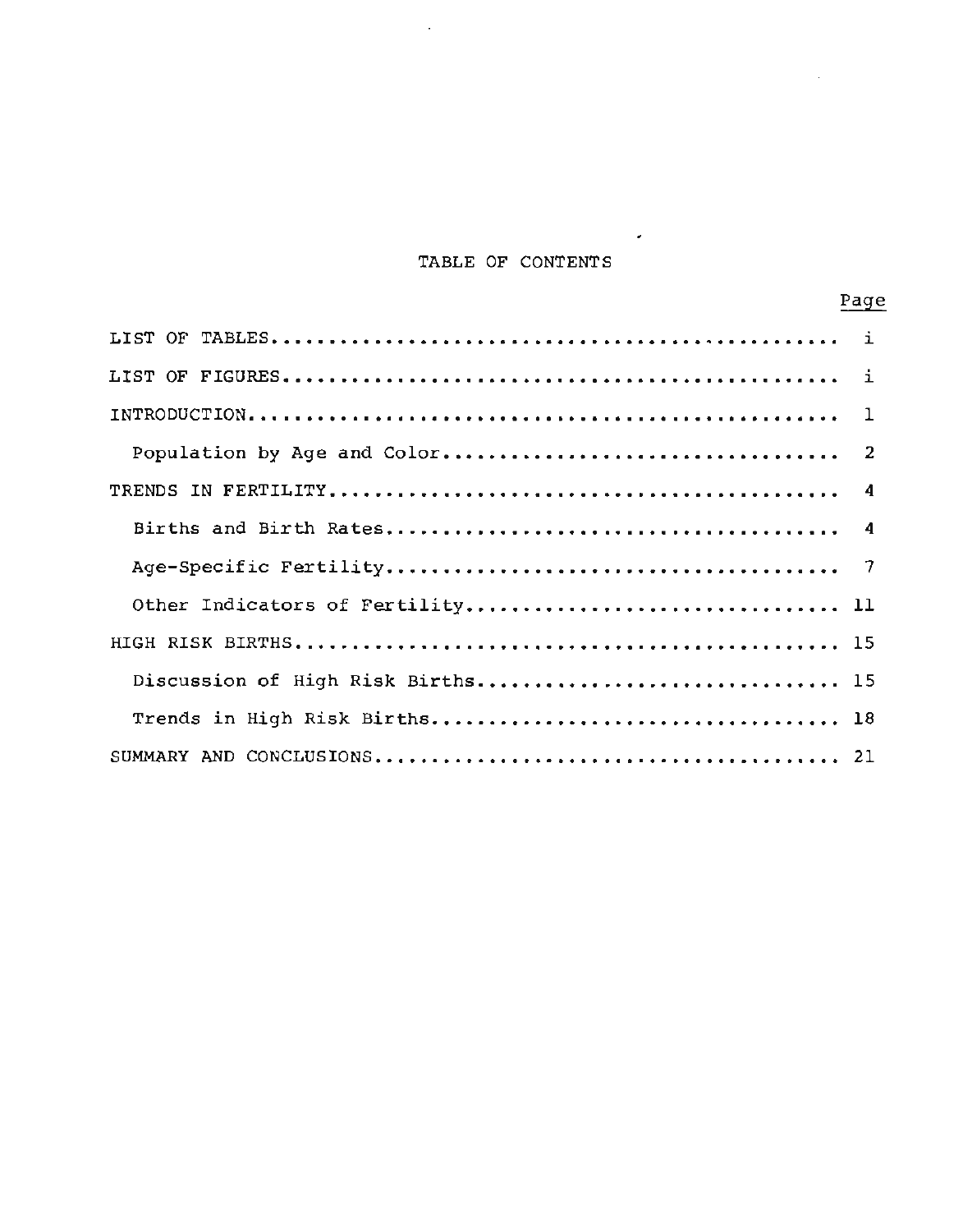#### LIST OF TABLES

| Table          |                                                                                                                  | Page |
|----------------|------------------------------------------------------------------------------------------------------------------|------|
| T.             | Intercensal Population Estimates by Color, Connecticut<br>1960 to 1970                                           | 3    |
| II             | Females by Age and Color, Connecticut, 1960 and 1970                                                             | 5.   |
| III            | Number and Rate of Live Births by Color, Connecticut<br>$1960 - 1970$                                            | 6    |
| IV -           | Measures of Fertility for Connecticut Population by Color,<br>1960 and 1970                                      | 8    |
| v.             | Percent of High Risk Births to Total Births by Age of<br>Mother, Connecticut, 1960 and 1970                      | 18   |
| VI             | Percent of High Risk Births to Total White Births<br>by Age of Mother, Connecticut, 1960 and 1970                | 20   |
| VII            | Percent of High Risk Births to Total Nonwhite Births by<br>Age of Mother, Connecticut, 1960 and 1970             | 21   |
| VIII           | Percent Change in High Risk Births and All Births, by<br>Age and Color, of Mother, Connecticut from 1960 to 1970 | 22   |
|                | LIST OF FIGURES                                                                                                  |      |
| Figure         |                                                                                                                  | Page |
| 1              | Total Population of Connecticut, Age-Specific Birth<br>Rates                                                     | 9    |
| $\overline{2}$ | White Population of Connecticut, Age-Specific Birth<br>Rates                                                     | 10   |

3 Nonwhite Population of Connecticut, Age-Specific Birth Rates 12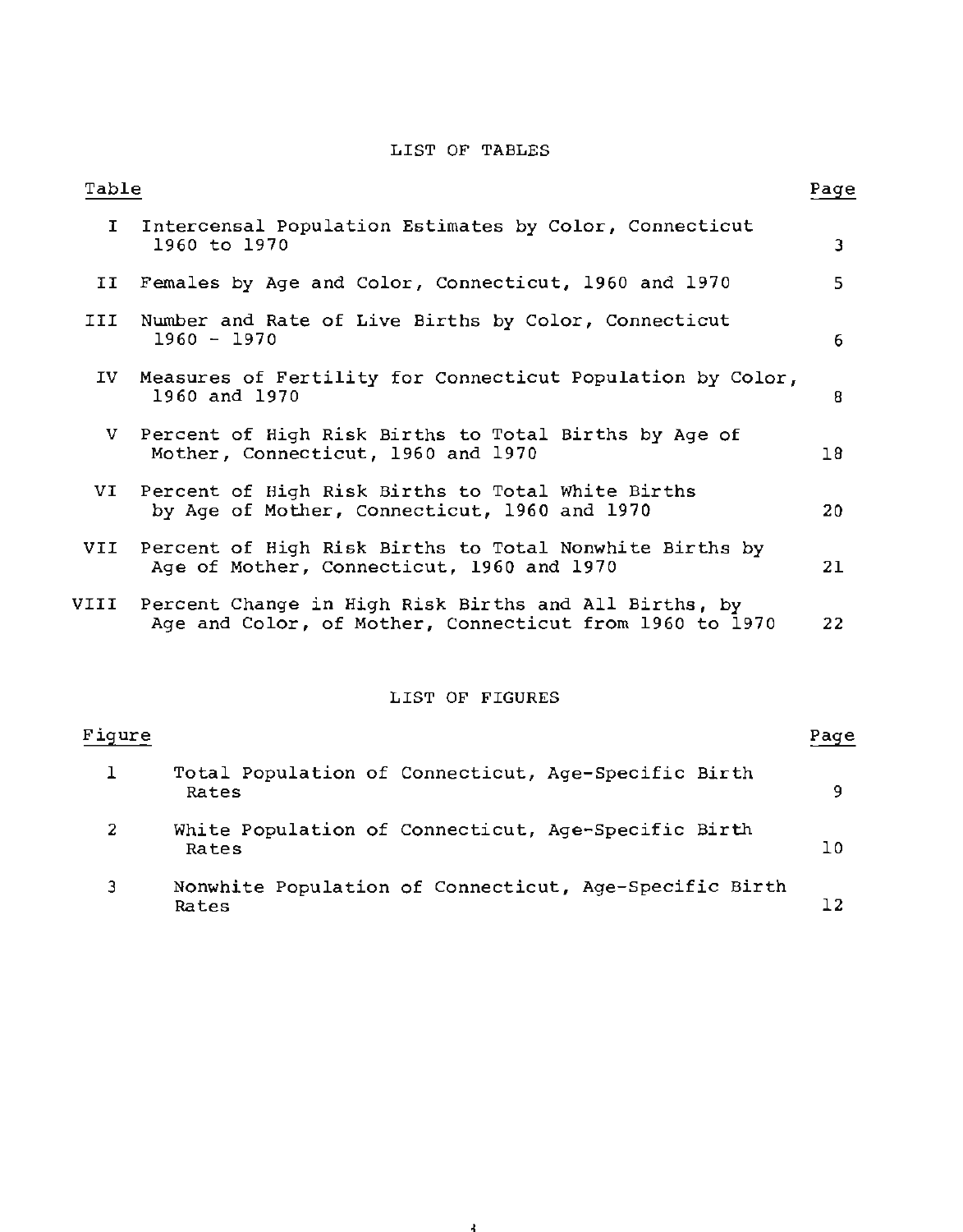## **Recent FertilityTrends in Connecticut**  1960 to 1970

By Thomas E. Steahr\*

#### INTRODUCTION

The state of Connecticut is rapidly becoming a heavily populated state. In 1970 the total population of 3,031,709 ranked Connecticut as the 24th largest state population in the nation. That represented **a continuation of a thirty year trend in which Connecticut has steadily moved forward in the ranking of states by population size. In 1940,**  Connecticut ranked 31st in the nation, in 1950 it ranked 28th, and in Connecticut ranked 31st in the nation, in 1950 it ranked 28th, and in<br>1960 it had the 25th largest state population. From 1960 to 1970 the population of Connecticut increased by 496,495 persons for a growth of 19.6 percent. That percentage change was the 11th most rapid in the nation and the absolute increase during the past decade was the 16th **largest state increase in the nation.** 

A full understanding of the changing population of Connecticut would require an analysis of the demographic composition and geographic distribution of this population and the effects of these changes on **fertility performance, mortality, morbidity levels, and patterns of in**  and out migration. The dynamic interrelationship of these three va**riables affect and are affected by changes in marriage rates, educational participation levels, changes in the occupational structure of the state, and other basic socioeconomic factors of our social system. Thus, a proper analysis of population dynamics in the state of Connecticut would**  involve the entire discipline of demography supported by a wide range of related social sciences. Clearly such an effort lies beyond the limits of the present project. An attempt will be made, however, to **analyze major changes in one of the basic forces of population dynamics**  - fertility patterns.

**The purpose of this report is to identify and analyze changes in the fertility performance of Connecticut's population that occurred**  from 1960 to 1970. Analysis will be accomplished in two major parts **with the first part involving trends in births, crude birth rates, age**specific birth rates, and other measures of fertility performance. The second part will focus on the changing pattern of high risk births to **Connecticut's mothers. Both parts will deal separately with white and**  nonwhite fertility patterns.

Assistant Professor, Department of Rural Sociology.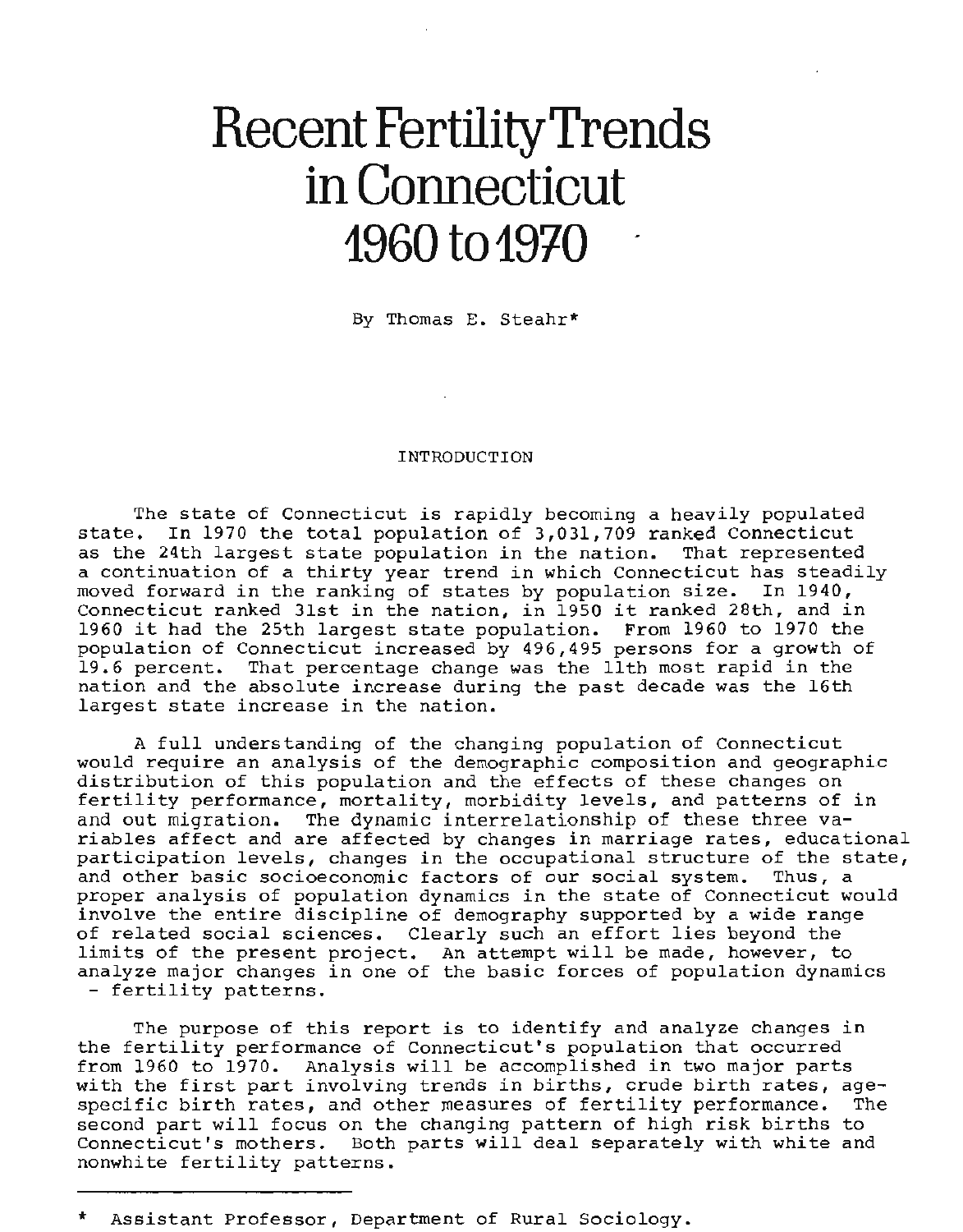**It is recognized that a ten-year period is too brief for the detection of secular changes in fertility\_ Previous research has dealt**  with long term trends in the crude birth rate of Connecticut and out**lined factors responsible for the historical decline of fertility\_ However, significant changes in fertility during the 1960's, a rapidly growing nonwhite population in Connecticut, and a need for more detailed analysis were the reasons for selecting the shorter time period.** 

#### Population by Age and Color

**As indicated** *in* **the Introduction, fertility will be analyzed in**  terms of numbers of births and birth rates. The calculation of a birth rate requires two sets of data, a) the number of births (the numerator) and b) a base population (the denominator). While annual birth data **are readily available for Connecticut by race of mother, data for the denominator of the rates by race must be estimated. Table I presents**  the Connecticut population by color from 1960 to 1970.

**The total, white, and nonwhite population figures for Connecticut**  in 1960 and 1970 are census counts but the figures for each of the **intercensal years are estimates. Estimates of the total population were made by the Bureau of Census using an average of the results of two different estimation procedures. The methods used were a) the Component Method II of the Census Bureau which uses vital statistics to measure natural increase and school enrollment to estimate net migration, and b) the Regression Method in which changes in births, deaths, elementary school enrollment, number of Federal individual income tax returns filed, passenger automobile registrations, and employees on nonagricultural payrolls were used to estimate changes in population. <sup>2</sup>** These yearly estimates of the total resident population of Connecticut **are shown in Table I. Estimates from other sources were available but**  were not derived from as sophisticated a methodology.

**Unfortunately estimates of nonwhite population in Connecticut for the intercensal years were not available from the Bureau of Census and**  had to be estimated with a separate methodology. There are many tech**niques of estimation with different assumptions as to the nature of population growth but an exponential growth curve, which is a compound interest type of change, was judged more appropriate than a simple**  linear estimation model, a geometric rate of change, or other possible **estimation methods. Exponential change during a ten year period may be expressed as** 

$$
P_t = P_0 e^{rt}
$$

**1. Stockwell, Edward G. and Mostafa H. Nagi, Some Determinants and Con**sequences of Recent Fertility Trends in Connecticut, Storrs Agricultural Experiment Station, College of Agriculture, University of Connecticut, Storrs, Bulletin 406, (Oct 1968) pp. 3-21. **2. See, U. S. Department of Commerce, Bureau of the Census, Population**  Estimates and Projections, Series P-25 No. 460 (June 7, 1971)  $\overline{pp. 2-6}$ for a more detailed discussion of the methodology. **3. Shryock, Henry S. and Jacob S. Siegel and Associates, The Methods and Materials of Demography, U. S. Government Printing Office, Washing**ton, D.C., 1971, Vol. 2, pp. 372-388 and 725-770.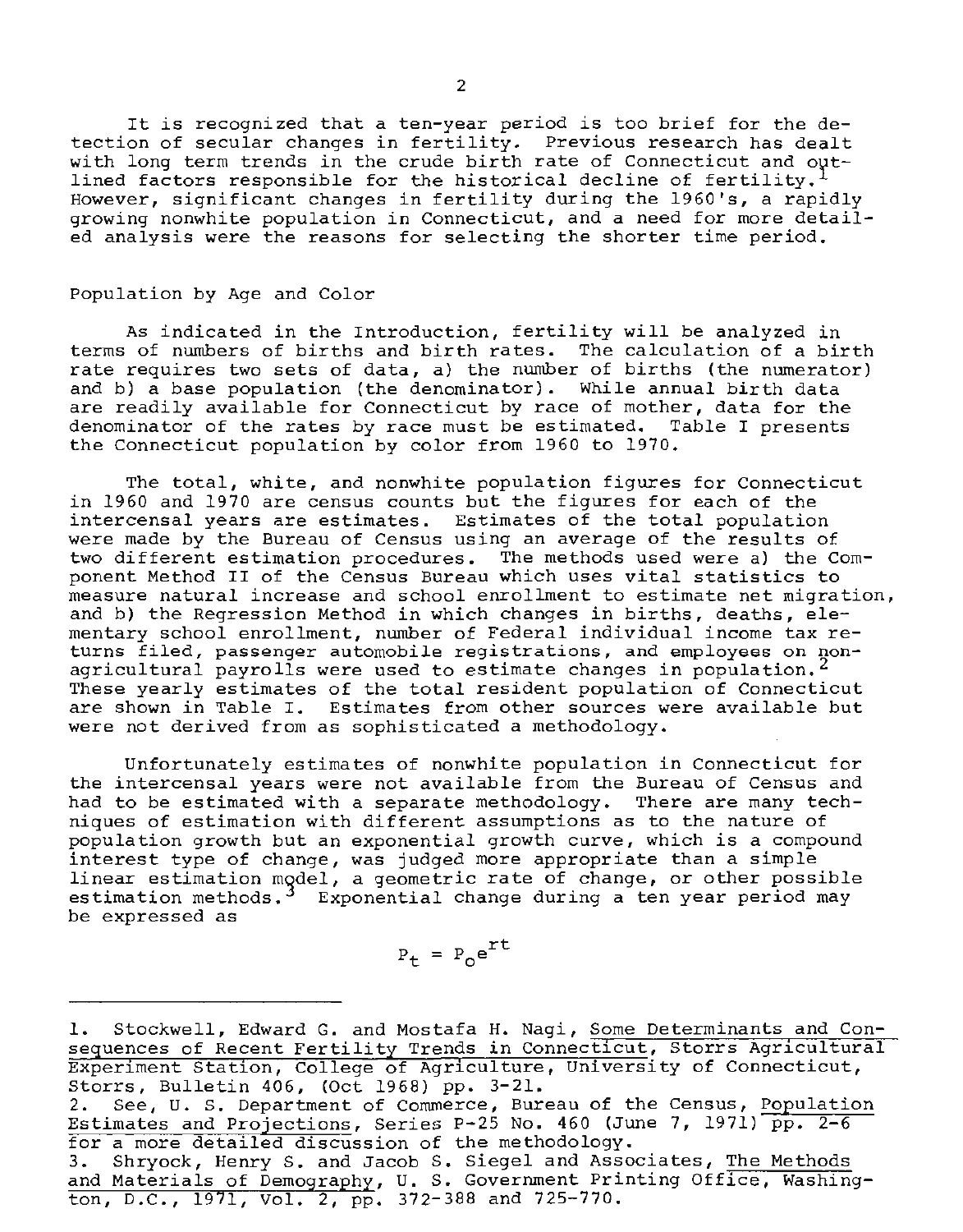| Year | Total*    | White<br>Number | Percent | Nonwhite**<br>Number | Percent |
|------|-----------|-----------------|---------|----------------------|---------|
| 1960 | 2,535,234 | 2,423,816       | 95.6    | 111,418              | 4,4     |
| 1961 | 2,586,000 | 2,468,047       | 95.4    | 117,953              | 4.6     |
| 1962 | 2,647,000 | 2,522,250       | 95.3    | 124,750              | 4.7     |
| 1963 | 2,727,000 | 2,595,068       | 95.2    | 131,932              | 4.8     |
| 1964 | 2,798,000 | 2,658,326       | 95.0    | 139,674              | 5.0     |
| 1965 | 2,857,000 | 2,709,138       | 94.8    | 147,862              | 5.2     |
| 1966 | 2,903,000 | 2,746,624       | 94.6    | 156,376              | 5.4     |
| 1967 | 2,935,000 | 2,769,446       | 94.4    | 165,554              | 5.6     |
| 1968 | 2,964,000 | 2,788,735       | 94.1    | 175,265              | 5.9     |
| 1969 | 3,000,000 | 2,814,641       | 93.8    | 185,359              | 6.2     |
| 1970 | 3,031,709 | 2,835,458       | 93.5    | 196,251              | 6.5     |

Table I - Intercensal Population Estimates by Color, Connecticut, 1960 to 1970

**Source: Bureau of the Census, Current Population Reports, Population Estimates and Projections, Series P-25, No. 460 (June**  7, 1971) for total resident population.

**\* Intercensal estimates as of July 1 of each year.** 

**\*\*** See text for method of nonwhite population estimates.

#### **where**

P<sub>+</sub> is the estimated population at the end of the period, <sup>P</sup>*is* the **actual population at** the beginning of **the period,** <sup>a</sup> <sup>r</sup>*is* the **average** annual growth **rate,**  <sup>t</sup>*is* the length of the **time period,** and

<sup>e</sup>*is* the **constant** 

Since the nonwhite population of Connecticut is known for the beginning of the decade, 1960 and for the end of the decade, 1970, the above formula may be solved for r, the average annual growth rate of the nonwhite population in Connecticut from 1960 to 1970. The number of nonwhites in the state increased by 84,833 persons, from 111,418 in 1960 to 196,251 in 1970. This means that the average annual rate of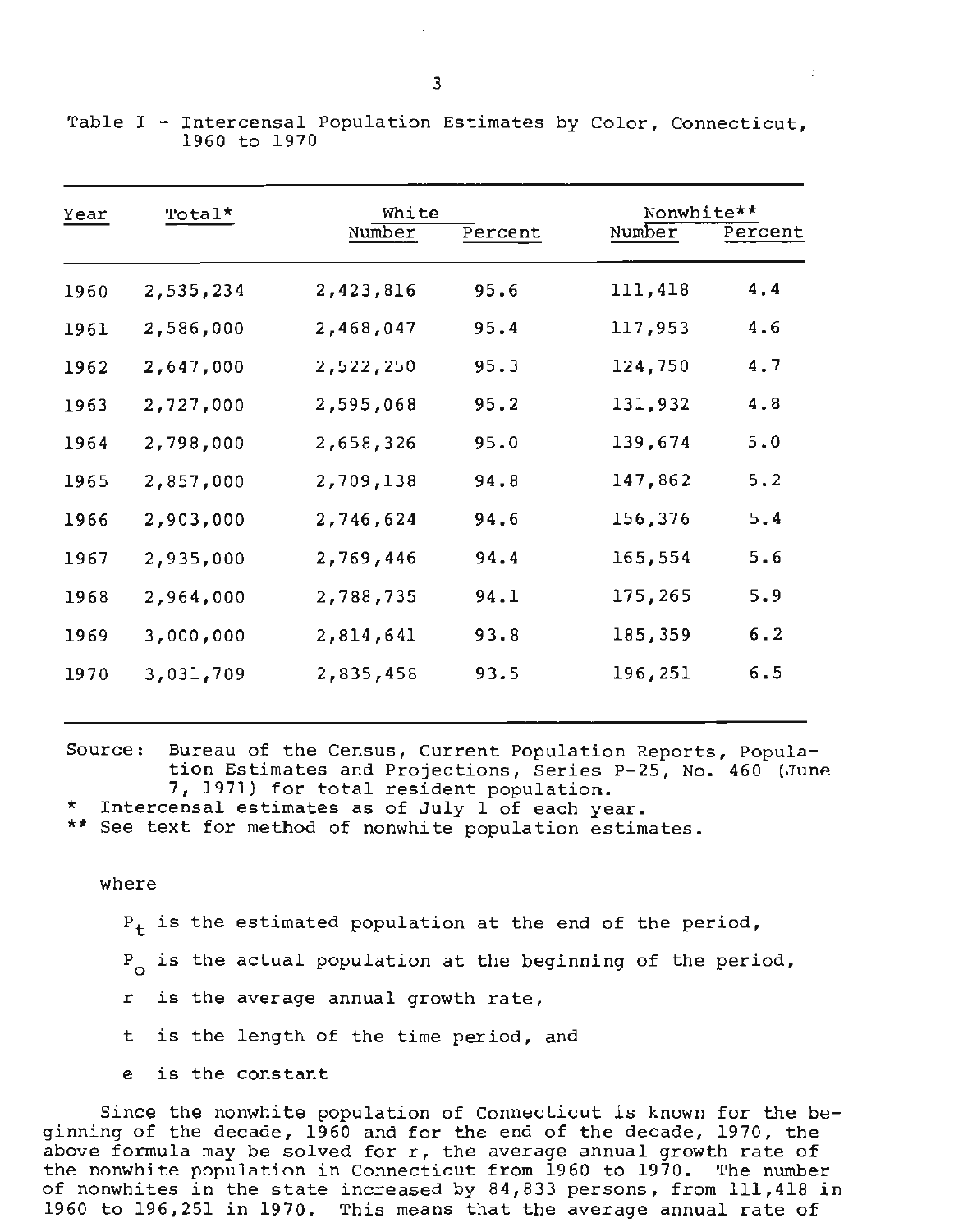growth for nonwhites during the 1960's was 5.659 percent per year. **If that very high rate of growth continues into the future, Connecticut's nonwhite population will double in size every 12.35 years. In**  any event, the large number of nonwhites in 1970, 92.3 percent of which **are Negro, warrant separate fertility analysis. The white population for each intercensal year shown in Table I was obtained by subtraction**  of nonwhite from total population. These data provide the base for **crude birth rates presented in the subsequent discussion.** 

**In addition to annual estimates of population by color, the number of women in Connecticut by color and age are required for calcula**tion of age-specific birth rates. Table II presents the number of women **between 10 to 49 years of age, in five year intervals, for total, white**  and nonwhite populations in 1960 and 1970. These data are also valuable **in assessing changes in the age structure of the female population over the decade - a factor that exerts a strong influence on fertility levels. In this regard, data in Table II show a substantial increase in the number of women in the younger, most reproductive years, the 15 to**  29 year olds. That change in the age structure of the female population from 1960 to 1970 is observed for both white and nonwhite women, a fact which would suggest increases in the number of births. Implica**tions of female age structure on fertility performance will be discussed in the following section.** 

#### TRENDS IN FERTILITY

#### Births and Birth Rates

A direct indication of fertility in a population is the trend in the number of births. Table III presents data on the number and rate of live births by color in Connecticut from 1960 to 1970. Several **interesting trends emerge from these data. The number of total births**  during the decade has declined from 56,659 in 1960 to 50,738 in 1970, a decrease of 5,921 births or 10.4 percent less than 1960. However,<br>there has not been a steady decline throughout the decade. The highest there has not been a steady decline throughout the decade. number of total births during the 1960's was recorded in 1961 at 57,046. The number of births the following year, 1962, fell to 55,480 but in 1963 and 1964 the number of births increased again to 56,496 and 56,611 respectively. From 1965 to 1968 the number of births declined each year and reached its lowest level in 1968 at 48,633 births. The last two years of the past decade recorded increases in the volume of births but remained below the birth levels of the early 1960's.

The total number of births in Connecticut is influenced by the **total population size, among other factors, and one way to control for this variable is to calculate crude birth rates. The crude birth rate**  is the total number of live births divided by the total population times a constant, 1,000. It expresses the number of births per thousand population.

As shown in Table III, the crude birth rate for the total population of Connecticut exhibits a more regular trend than does the number of births. From 1960 to 1970 the crude birth rate fell from 22.3 to 16.7, a decline of 25.1 percent during the decade. For an eight year period during the last decade, from 1960 to 1968, the crude birth rate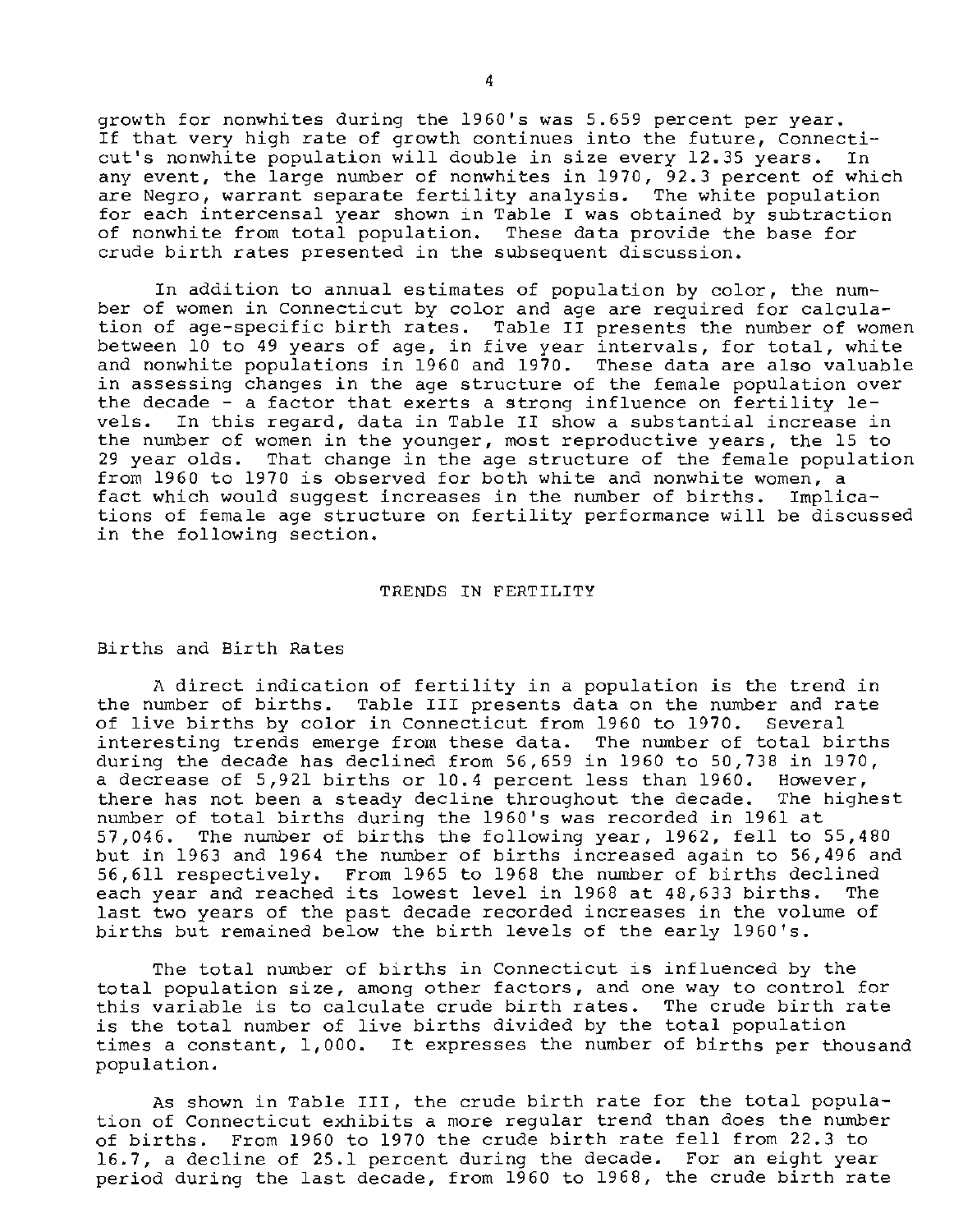|            |         | Total   |         | White   | Nonwhite |        |
|------------|---------|---------|---------|---------|----------|--------|
| <u>Age</u> | 1960    | 1970    | 1960    | 1970    | 1960     | 1970   |
| $10 - 14$  | 108,234 | 149,451 | 103,365 | 138,180 | 4,869    | 11,271 |
| $15 - 19$  | 85,077  | 130,869 | 81,258  | 121,726 | 3,819    | 9,143  |
| $20 - 24$  | 70,818  | 121,598 | 65,833  | 111,739 | 4,985    | 9,859  |
| $25 - 29$  | 76,905  | 104,459 | 72,005  | 95,481  | 4,900    | 8,978  |
| $30 - 34$  | 89,256  | 85,850  | 84,630  | 78,297  | 4,626    | 7,553  |
| $35 - 39$  | 98,182  | 85,779  | 93,767  | 79,555  | 4,415    | 6,224  |
| $40 - 44$  | 95,507  | 96,535  | 92,101  | 90,957  | 3,406    | 5,578  |
| $45 - 49$  | 84,763  | 101,265 | 81,825  | 96,340  | 2,938    | 4,925  |
|            |         |         |         |         |          |        |

Table II - Females by Age and **Color, Connecticut,** 1960 and 1970

**Source: U. S. Bureau of the Census, Census of Population, 1970, General Population Characteristics, Connecticut, PC(l)-BB,**  Table 21.

fell steadily until it reached a low level of 16.4 in 1968. The last **two years of the 1960's exhibited a rise in the crude birth rate, a**  pattern following the increase in the number of births.

In 1960, 52,642 births were recorded for the white population of Connecticut and this represented 92.9 percent of the total births in the state. By 1970, 45,073 births were recorded for the white population, accounting for 88.8 percent of all births. Thus, during the past decade the growth in the number of nonwhites in Connecticut and the **corresponding increase in the number of births to nonwhites are sufficient reasons for a separate analysis of fertility trends.** 

The number of white births during the decade declined by 7,569 or In the number of white births during the decade decrined by 7,509 of<br>14.4 percent below the 1960 level. There was a steady decline in the ra. Percent below the 1960 level. There was a steady decirne in the<br>number of births from 1960 to 1968, the year in which the fewest white births were reported for the decade - 43,527. In 1969 the number of births to the white population increased to 44,768 and in 1970 the volume of births rose to 45,073. The trend in the crude birth rate for the white population in Connecticut follows that described for the volume of births, namely steady declines from 1960 (at 21.7) to a low level in 1968 (at 15.6) with a slight increase during the last two years of the decade (to  $15.9$  in  $1970$ ).

**AS indicated in the previous discussion, the number of nonwhites residing in Connecticut increased rapidly during the 1960's. The increase in the number of births to nonwhites reflects this general growth.**  In 1960 there were 4,017 births to nonwhites in Connecticut for a crude birth rate of 36.1 per thousand. From 1960 through 1965 the volume of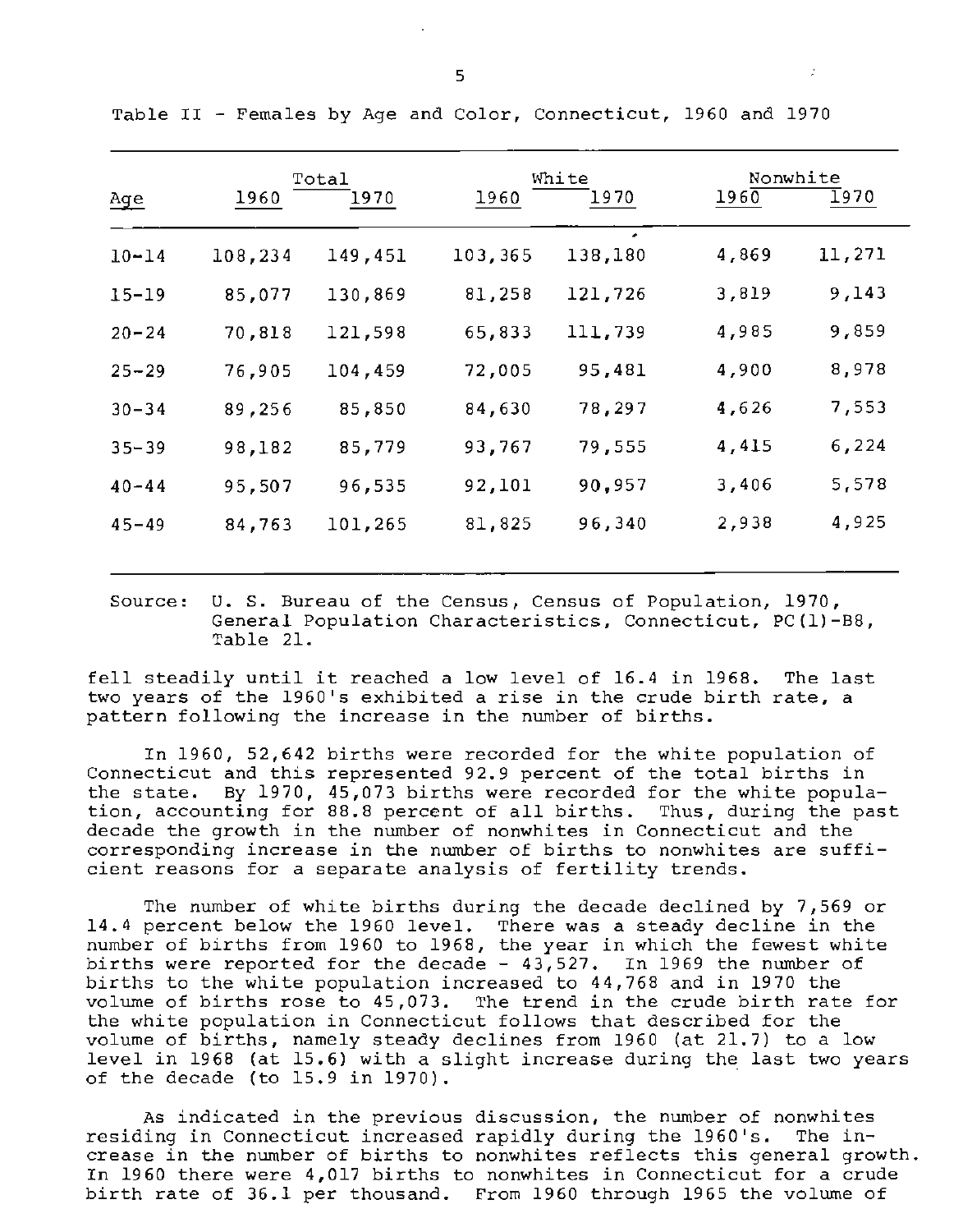|      | Total Population<br>Number<br>оf | Crude<br>Birth | White Population<br>Number<br>оf | Crude<br>Birth | Nonwhite Population*<br>Number<br>оf | Crude<br>Birth |
|------|----------------------------------|----------------|----------------------------------|----------------|--------------------------------------|----------------|
| Year | Births                           | Rate           | Births                           | Rate           | Births                               | Rate           |
| 1960 | 56,659                           | 22.3           | 52,642                           | 21.7           | 4,017                                | 36.1           |
| 1961 | 57,046                           | 21.9           | 52,716                           | 21.4           | 4,330                                | 36.7           |
| 1962 | 55,480                           | 20.8           | 50,978                           | 20.2           | 4,502                                | 36.1           |
| 1963 | 56,476                           | 20.8           | 51,513                           | 19.8           | 4,963                                | 37.6           |
| 1964 | 56,611                           | 20.4           | 51,582                           | 19.4           | 5,029                                | 36.0           |
| 1965 | 54,208                           | 19.2           | 49,034                           | 18.1           | 5,174                                | 35.0           |
| 1966 | 52,131                           | 18.1           | 47,039                           | 17.1           | 5,092                                | 32.6           |
| 1967 | 49,840                           | 17.0           | 44,846                           | 16.2           | 4,994                                | 30.2           |
| 1968 | 48,633                           | 16.4           | 43,527                           | 15.6           | 5,106                                | 29.1           |
| 1969 | 50,146                           | 16.6           | 44,768                           | 15.9           | 5,378                                | 29.0           |
| 1970 | 50,738                           | 16.7           | 45,073                           | 15.9           | 5,665                                | 28.9           |

Table III - Number and Rate of **Live Births by Color, Connecticut,** 1960-1970

- **Source: The State Department of Health, State of Connecticut, Registration Report of Births, Marriages, Divorces and Deaths,**  the 113th Report through the 123rd Report.
- In 1970, 92.3 percent of the nonwhite population in Connecticut **were Negro.**

nonwhite births steadily increased, reaching 5,174 births in 1965. For the next three years, from 1965 to 1968, the number of nonwhite births remained steady at approximately 5,000. The last two years of the decade, 1969 and 1970, exhibited a rise in the number of nonwhite births to 5,378 and 5,665 births respectively. Thus, over the ten year period the volume of nonwhite births in Connecticut increased by 1,648 or 41.0 **percent more than in 1960, in contrast to the pattern discussed for**  percent more than in 1980, in contrast to the pattern diseased for<br>white births. The crude birth rate for nonwhites was very high during white births. The crude birth rate for homwhites was very high during<br>the first half of the decade, at 36.1 in 1960 and 37.6 in 1963. From 1964 to 1968, the nonwhite crude birth rate fell each year, reaching 29.1 in 1968. The last two years of the decade recorded only a slight **decrease in the crude birth rate, to 28.9. The declines in the crude birth rate for nonwhites were the result of a rapidly growing population**  that offset the increased volume of nonwhite births. '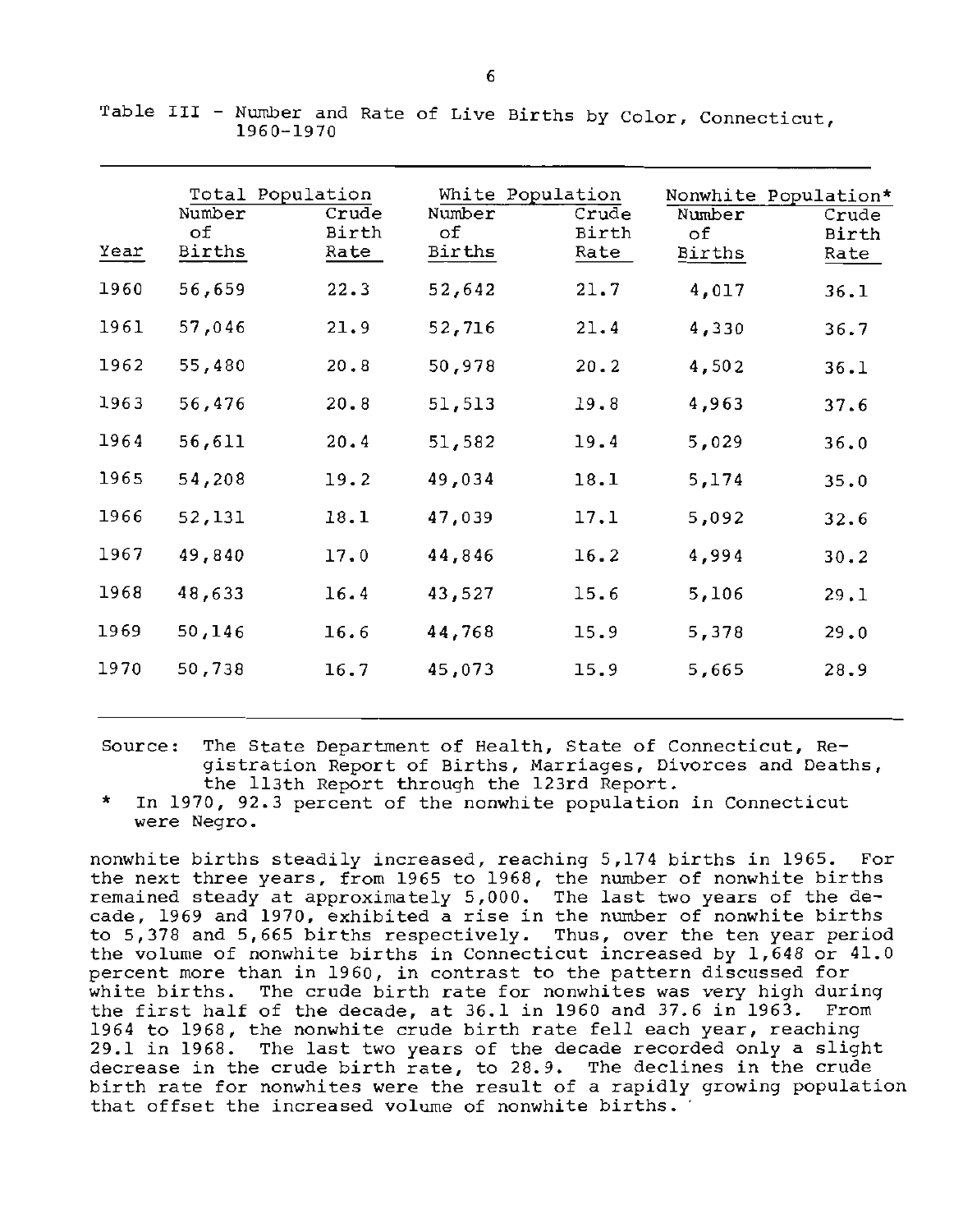#### Age-Specific Fertility

While trends in the volume of births and crude birth rates pro**vide a general view of fertility changes, a more detailed analysis is**  required for a fuller understanding of the dynamics of fertility change. **Table IV contains data on various measures of fertility by color for**  Connecticut in 1960 and 1970. Of considerable interest are age-specific birth rates which are the total number of live births per 1,000 **women in each five year age interval. Such fertility rates clearly in**dicate differential fertility by age of women, a factor known to have **a strong influence on the number of births during the reproductive**  period.

It is immediately apparent from Table IV and Figure 1 that the total fertility performance of all age groups in Connecticut have declined markedly from 1960 to 1970. Birth rates in seven of the eight age cate**gories, the exception being women 10 to 14 years of age, are substan**yories, the exception being women 10 to 14 years or age, are substan-<br>tially lower in 1970 than 1960. The birth rate for all women 15 to 19 tially lower in 1970 than 1960. The birth rate for all women 15 to 19<br>years of age declined by 16.0 percent, from 53.1 in 1960 to 44.6 in 1970. Women 20 to 24 years of age, who account for the largest volume of births, declined in their birth rate by 39.2 percent from 1960 to 1970. Women 25 to 29 years of age decreased their birth rate by 27.8 percent during the 1960's, from 216.2 to 156.0 in 1970. Thus, women between the ages of 20 to 29 years, the ages of highest reproduction, were largely responsible for the decline in the total volume of births discussed in the **previous section. The way in which this decline was accomplished will**  be explored in the following section on high risk births. It should also be noted that the largest proportional decline in fertility during the past decade occurred to older women 35 to 39 years of age. Their birth rate fell by 46.5 percent, from 58.6 in 1960 to 31.8 in 1970.

**Age-specific birth rates for the white population, shown in Figure 2, of Connecticut exhibited patterns similar to those described for**  the total population, except at the younger ages. While white fertility **declined in every age category except two, the very youngest and the very oldest age groups, the relative magnitude of the decline was great**very oldest age groups, the relative magnitude of the decline was gre<br>er than for the total population. White women 15 to 19 years of age reported birth rates of 48.3 per thousand in 1960 and 36.5 in 1970, a decline of 24.4 percent. The next age group, white women 20 to 24 years of age, reduced their fertility by 40.4 percent, from 241.1 in 1960 to 143.7 in 1970. The proportional declines in these two age groups was greater than for the total population. Also noteworthy is the consistent decline in fertility at the older ages. The largest proportional reduction during the 1960's was achieved by white women 35 to 39 years of age with a 46.5 percent decline in age-specific birth rates. Birth **rates for white women 45 to 49 years of age remained unchanged from**  1960 to 1970.

**Nonwhites in Connecticut reported age-specific fertility rates,**  shown in Figure 3, which were both similar to and different than the **pattern described for whites. A major similarity was the nonwhite age**specific fertility decline from 1960 to 1970 in every age category except the very youngest, women 10 to 14 years of age who reported an **increase in their birth rate. But a major difference occurred in the proportional reduction of birth rates across the age categories. Non**white women between the ages of 15 to 19 years reduced their birth rate only slightly (2.4 percent) and thus remained at a high level of 152.8 births per thousand nonwhite women in 1970. That was substantially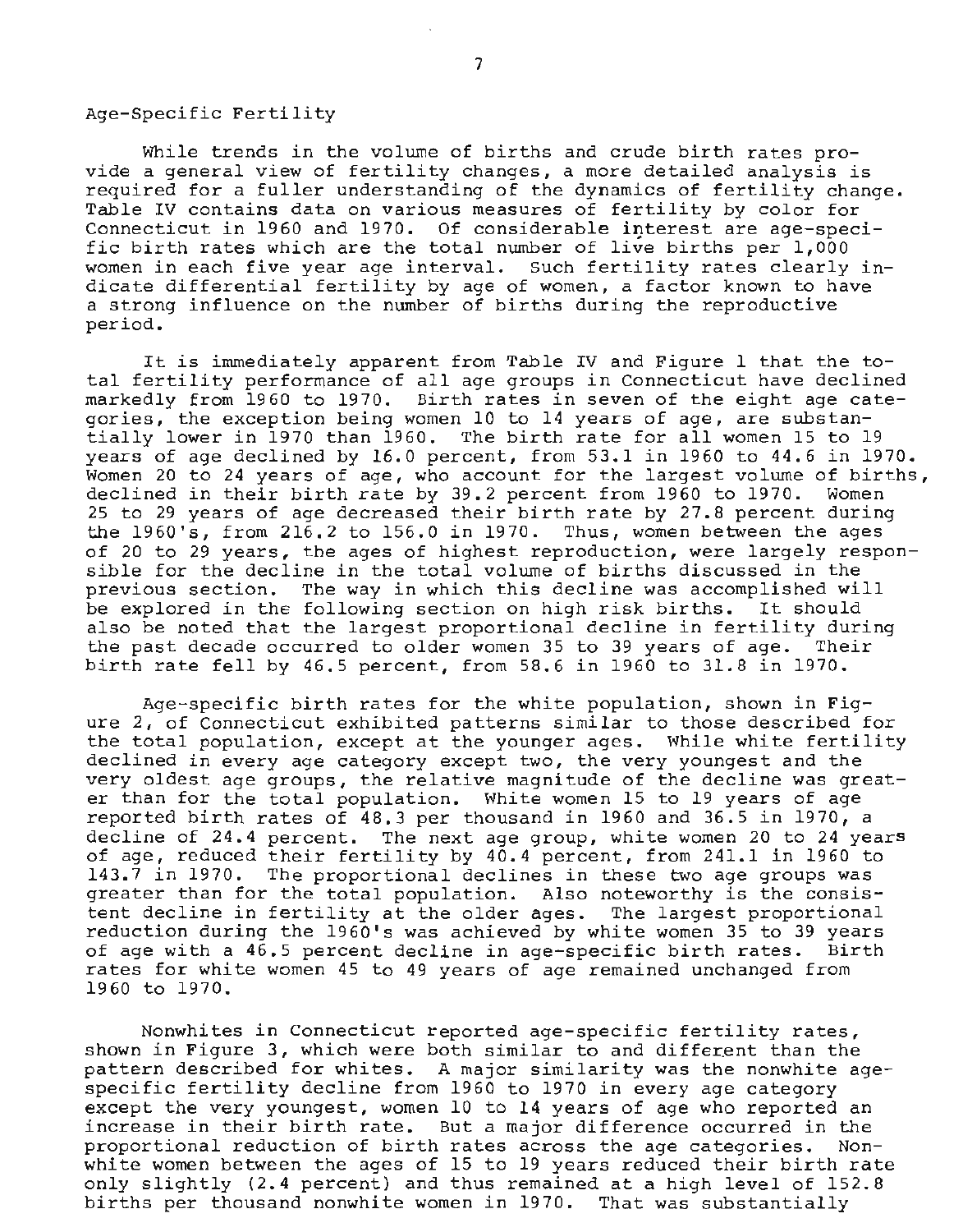| Age &                              |           |           |           |           |       |           |
|------------------------------------|-----------|-----------|-----------|-----------|-------|-----------|
| Fertility                          |           | Total     |           | White     |       | Nonwhite  |
| Measure                            | 1960      | 1970      | 1960      | 1970      | 1960  | 1970      |
| 1 - Age Interval<br>and Birth Rate |           |           |           |           |       |           |
| $10 - 14$                          | $\cdot$ 2 | $\cdot$ 5 | $\cdot$ 1 | $\cdot$ 2 | 3.1   | 4.3       |
| $15 - 19$                          | 53.1      | 44.6      | 48.3      | 36.5      | 156.6 | 152.8     |
| $20 - 24$                          | 245.2     | 149.0     | 241.1     | 143.7     | 299.7 | 208.8     |
| $25 - 29$                          | 216.2     | 156.0     | 217.1     | 157.5     | 203.3 | 140.9     |
| $30 - 34$                          | 122.4     | 79.7      | 122.2     | 79.9      | 120.4 | 77.8      |
| $35 - 39$                          | 58.6      | 31.8      | 58.3      | 31.2      | 65.9  | 39.8      |
| $40 - 44$                          | 14.4      | 7.8       | 14.3      | 7.7       | 18.3  | 9.7       |
| $45 - 49$                          | $\cdot$ 6 | .5        | .5        | .5        | 1.4   | $\cdot$ 4 |
| 2 - Crude Birth Rate               | 22.3      | 16.7      | 21.7      | 15.9      | 36.1  | 28.9      |
| $3 - Standardized$<br>Birth Rate   | 22.3      | 14.8      | 22.1      | 14.4      | 27.5  | 20.1      |
| 4 - Total Fertility<br>Rate        | 3.553     | 2.350     | 3.510     | 2.286     | 4.344 | 3.173     |
| 5 - Gross Reproduc-<br>tion Rate   | 1.730     | 1.140     | 1,708     | 1.108     | 2.137 | 1.545     |

Table IV - Measures of Fertility for Connecticut Population by Color, 1960 and 1970

1. All age-specific rates based on total live births per 1000 women.

2. Total live births, legitimate and illegitimate, registered during the year divided by the total Connecticut population of that year, times 1000.

3. Sum of age-specific expected births divided by the standard population times 1000. Standard was 1960 female population 10-49 years of age in Connecticut and the 1960 total population of Connecticut.

4. Sum of age-specific birth rates times width of the age interval (average births per woman).

5. Sum of age-specific female birth rates times width of the age interval (average female births per woman).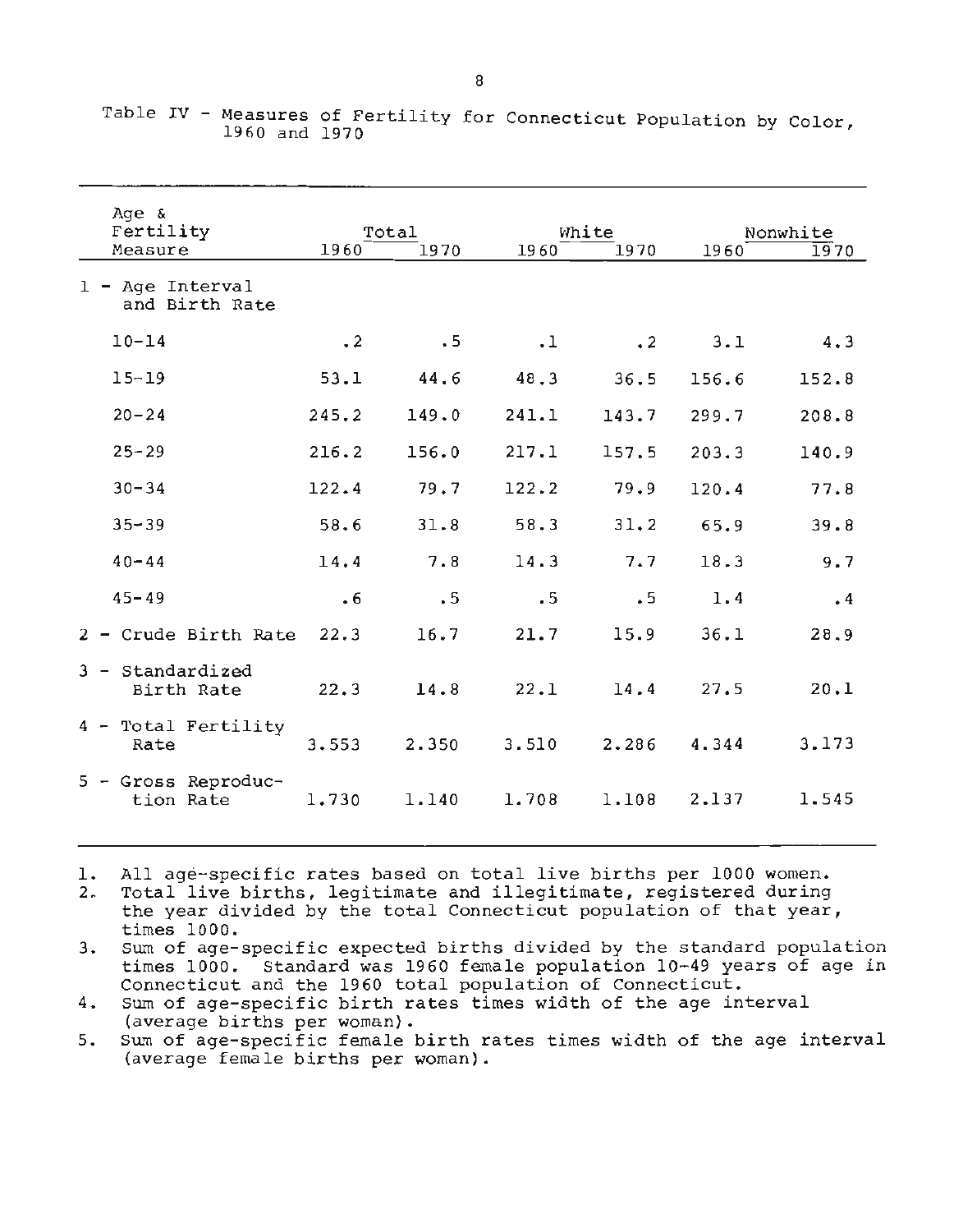

AGE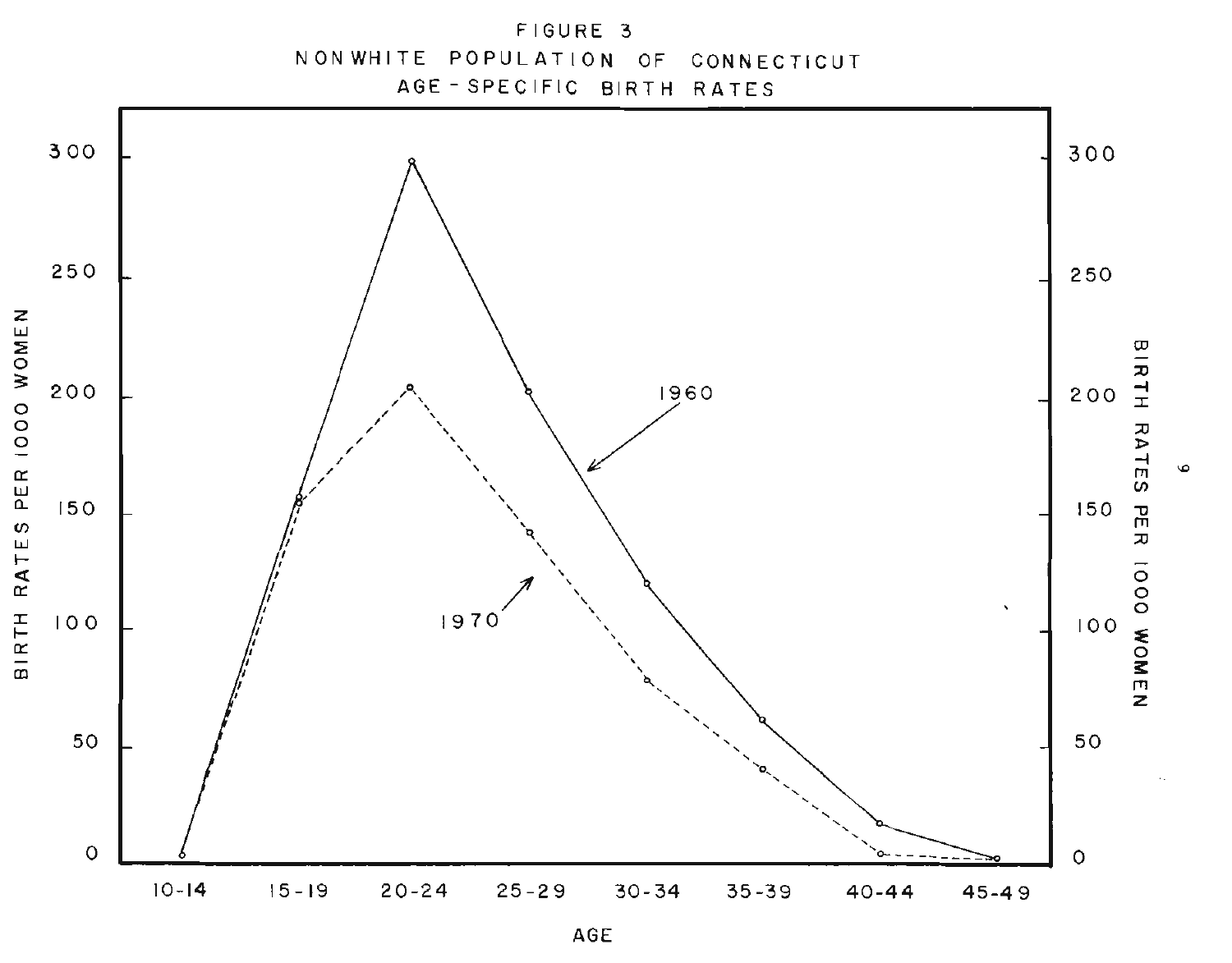

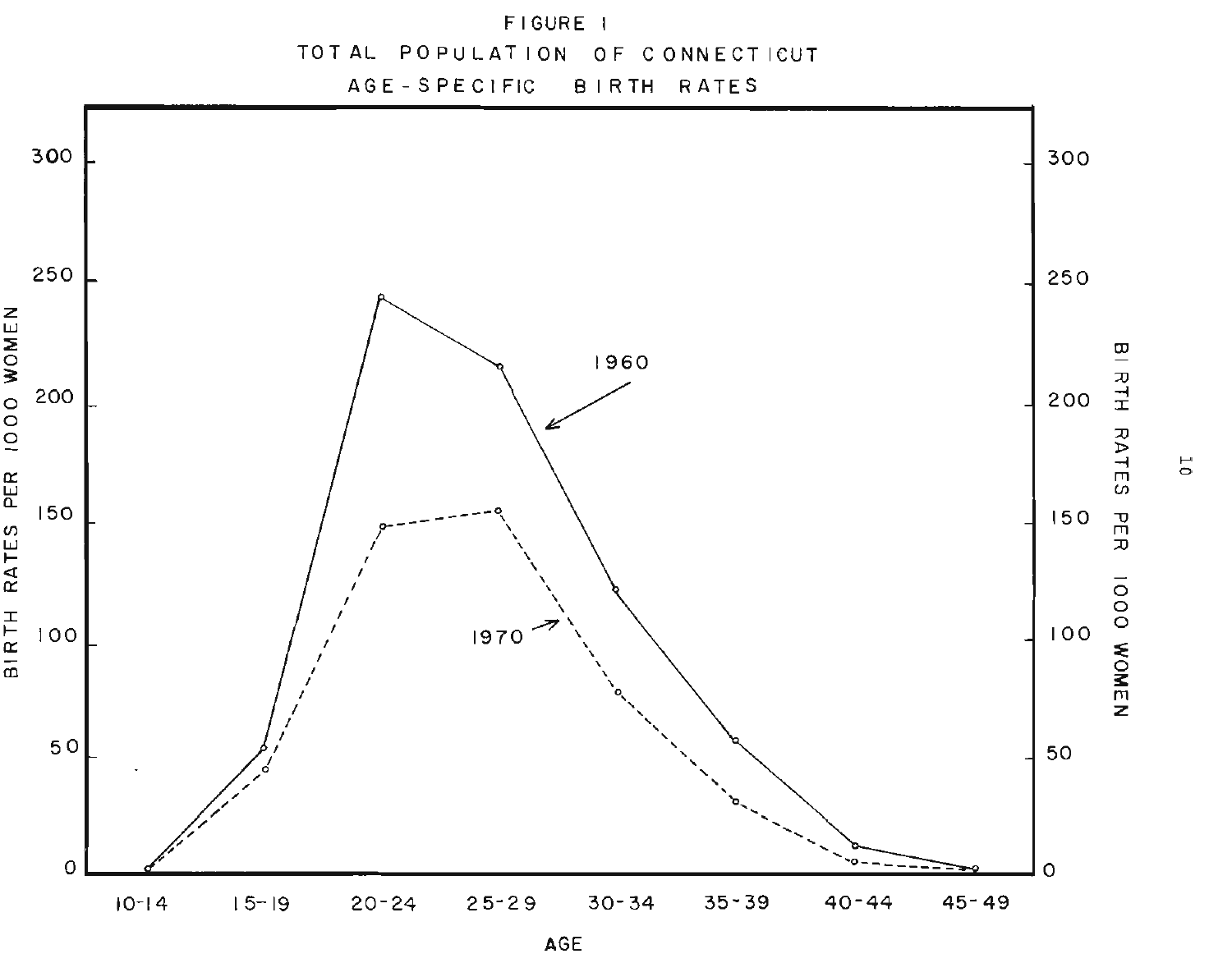**higher than for white women of comparable age. Nonwhite women between**  20 to 24 years of age reduced their fertility from 299.7 in 1960 to 208.8 in 1970, a decline of 30.3 percent. However, the 1970 rate remained **well above that for white women of the same age. Nonwhite women in the**  next two categories, 25 to 29 and 30 to 34 years, exhibited larger proportional declines in their fertility than did white women and actually **achieved lower age-specific birth rates than did their white counter**parts. Nonwhite women 25 to 29 years of age reduced their birth rate to 140.9 by 1970, a decline of 30.7 percent. Nonwhite women 30 to 34 years of age reduced their fertility by 35.4 percent during the decade, reaching a low of 77.8 in 1970. Substantial age-specific birth rate **reductions for nonwhite women were also achieved for each of the three older age groups. Thus, the increase in the volume of nonwhite births discussed** *in* **the preceding section was the results of a) the larger number of nonwhite women entering the reproductive ages, and b) very**  high fertility performance at the younger ages, ie., the 15 to 24 year olds.

#### Other Indicators of Fertility

**While age-specific birth rates provide a more detailed view of**  fertility, they do not fill the need for a single, comprehensive measure of fertility. The volume of births *is* sometimes used as a summary measure of fertility but it possesses the limitation of being strongly **influenced by the number of women in a population as well as their le**vel of fertility. The crude birth rate is then used as a rough means of comparing differential fertility but it possesses distinct limita**tions. First, the denominator is the total population in question and that includes many persons not exposed to the risk of pregnancy, e .g. men, young children, women beyond the reproductive age, etc .• Since the number of these persons varies from population to population, crude birth rates are not strictly comparable. Secondly, crude birth rates**  do not control for differences in the number of women in the reproduc**tive ages. Thus, if two populations, such as whites and nonwhites, have identical crude birth rates one may not necessarily conclude they**  have identical fertility performance.

Age-standardized crude birth rates are calculated because they con**trol for variations in female age structures. The standard population**  selected for the present analysis was the 1960 total female population 10 to 49 years of age in Connecticut and the total 1960 population in **Connecticut. The method of direct standardization was used in which the actual age-specific birth rates are mUltiplied by the age-specific**  standard population to give an expected number of births.<sup>4</sup> The expected births are then summed over all age categories and divided by the total standard population times 1000. The resulting statistic is the birth rate that would have occurred in the actual population if it had the female age structure of the standard population. Age-standardized **crude birth rates are therefore hypothetical, not actual, indicators**  of fertility that are directly comparable between different population **groups over time.** 

As indicated in Table IV, the crude birth rate for the total population in Connecticut declined from 22.3 in 1960 to 16.7 in 1970, re-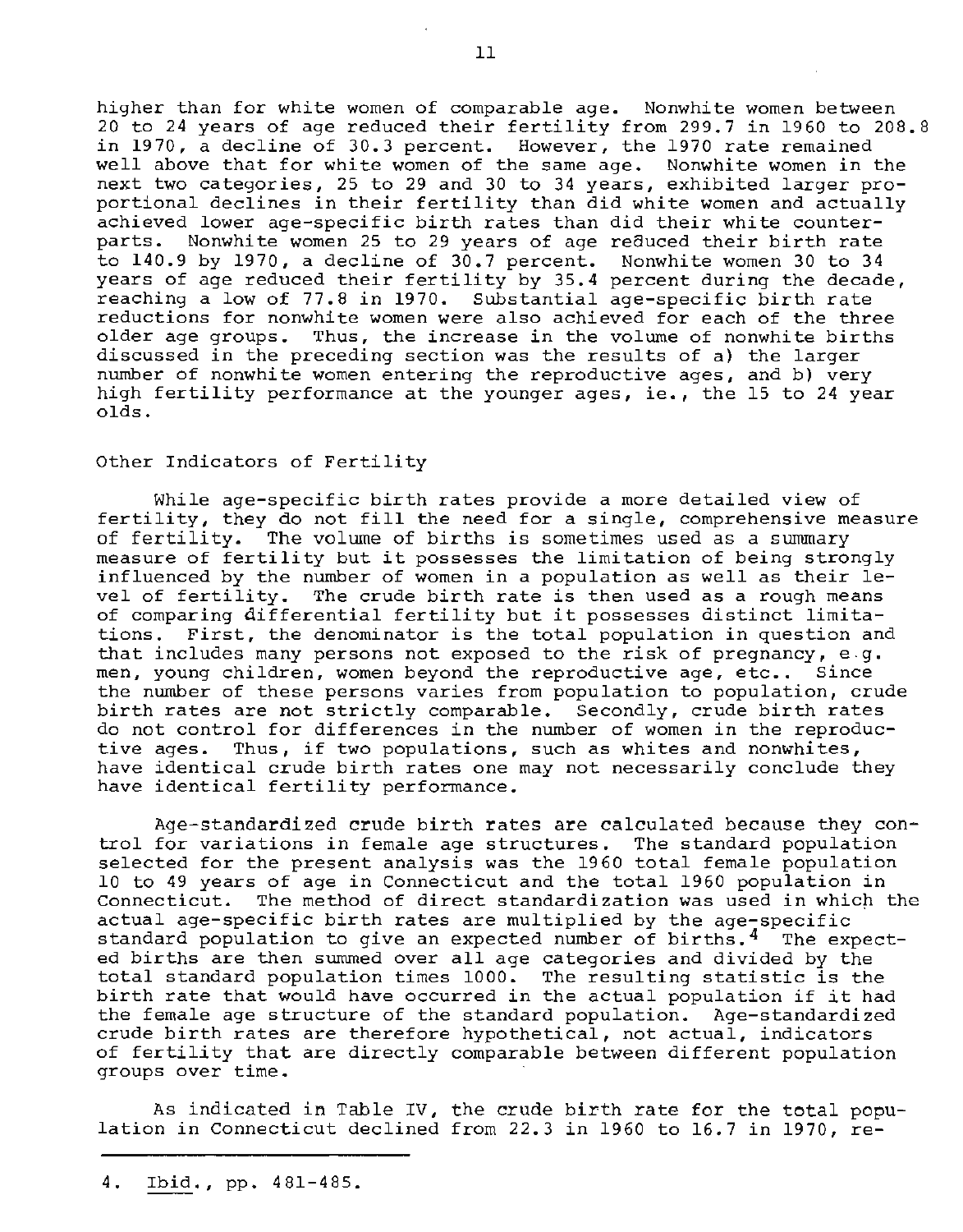

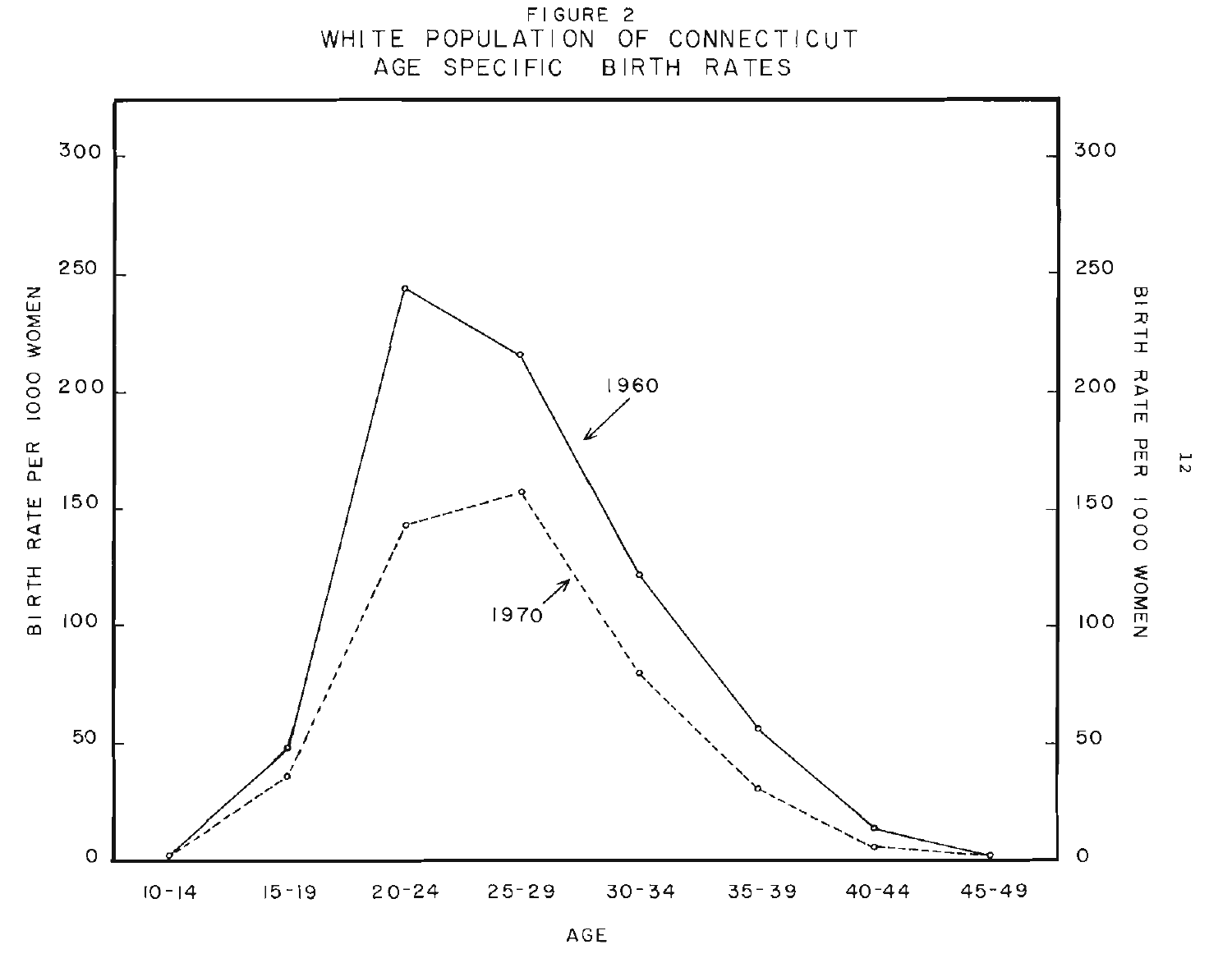presenting a decrease of 5.6 points or 25.1 percent less than the 1960 crude birth rate. The standardized birth rate for the total population declined from 22.3 in 1960 to  $14.8$  in 1970, a decrease of 7.5 points **or 33.6 percent less than in 1960. Thus, changes in the age structure**  of Connecticut's total population during the decade retarded by 1.9 points or 8.5 percent the decline in the birth rate from 1960 to 1970. In other words, the crude birth rate would have declined by 7.5 points, rather than 5.6 points, if the age composition hatl not changed during **the decade. The changes in the age structure that did occur favored**  fertility and thereby retarded the decline in the crude birth rate by 8.5 percent. Table II discussed previously shows that the total number of women 15 to 29 years of age increased significantly from 1960 to 1970 and, although they recorded declines in age-specific birth rates, they were responsible for the less rapid decline in the crude birth **rate.** 

**The white population in Connecticut recorded a decline** *in* **their**  crude birth rate of 5.8 points, from 21.7 in 1960 to 15.9 in 1970, or crude birth fate of 5.6 points, from 21.7 in 1960 to 15.9 in 1970, of<br>26.7 percent lower than 1960. However, the standardized birth rate zo./ percent fower than 1960. However, the standardized birth rate<br>fell from 22.1 in 1960 to 14.4 in 1970, a decline of 7.7 points or 34.8 percent. This means that changes in the age structure of the white population retarded the decline in their birth rate by 8.1 percent. **Inspection of Table II reveals a substantial increase in the number of**  white women between 15 to 29 years of age, which is a shift favoring fertility.

Nonwhites in Connecticut exhibit a different pattern. In 1960 the crude birth rate was 36.1 while the 1960 standardized birth rate was 27.5, substantially lower. This means that the nonwhite female age structure in 1960 was highly favorable for fertility and if it had **the age structure of the standard population, the crude birth rate**  would have been lower in 1960. From 1960 to 1970, nonwhites decreased their crude birth rate by 7.2 points or 19.9 percent. However, the standardized birth rate fell from 27.5 in 1960 to 20.1 in 1970, a decline of 7.4 points or 26.9 percent. Thus changes in nonwhite female age structure during the past decade retarded the decline in the birth rate **by 7.0 percent. This proportion is lower than for whites because changes**  in the nonwhite female age structure were distributed differently than **was the case for whites. Table II shows a large increase in nonwhite women 10 to 14 years of age and a proportionally smaller increase in all other age categories. In other words, the age structure in 1960**  was highly favorable for fertility and remained that way in 1970.

The fourth indicator of fertility contained in Table V is the total fertility rate which is the summation of the actual age-specific birth rates times the width of the age interval.<sup>5</sup> This measure has the advantage of closely approximating the childbearing population and of not being effected by differences in the female age structure. The to**tal fertility rate may be interpreted, given certain assumptions upon which it is based, as the extent to which parents are reproducing them**selves. A total fertility rate near the value of 2 indicates that parents are nearly replacing themselves and are not contributing to total population growth.

<sup>5.</sup> Ibid., pp. 484-485.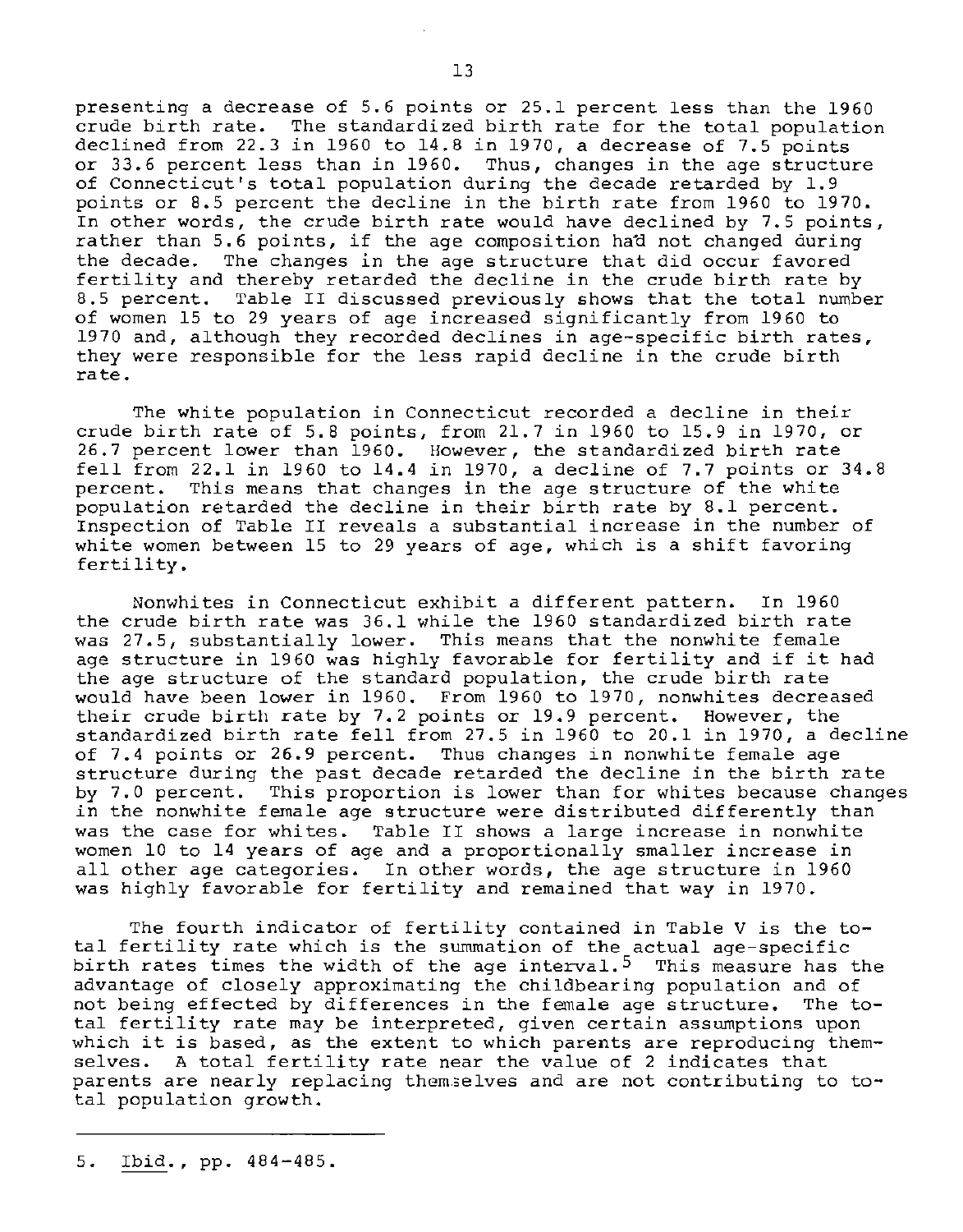In 1960, the total fertility rate for Connecticut was 3.553 child**ren per woman, considerably above the value needed for parents to**  replace themselves. By 1970 the rate had declined to 2.350 children per woman. This decline in Connecticut of 1.203 points in the total **fertility rate means that there would be a reduction in the average com**pleted family size by at least one child if a) Connecticut women continued to bear children at the 1970 age-specific rates throughout their **reproductive life and b) none of the women died before reaching the end**  of their reproductive period.<sup>6</sup>

When the total fertility rates by color are examined, a pattern similar to that for the total population emerges. In 1960, the rate for the white population was 3.510 children per woman but by 1970 the rate had declined to 2.286 children per woman, a value close to that **needed for parents to replace themselves. Nonwhites in Connecticut**  started with a higher level of fertility than whites with a total fertility rate of 4.344 in 1960. However, nonwhites also made substantial **reductions during the decade and reached 3.173 children per woman in**  1970, a decline of 1.171 points or over one child in the average complet**ed family size given the assumptions discussed above. Nonwhite parents are still well above the fertility rate needed to replace themselves, however.** 

**The final measure of fertility in Table IV is the gross reproduction rate which is the sum of the age-specific female birth rate times**  tion rate which is the sum of the age-specific female birth rate times<br>the width of the age interval.<sup>7</sup> It is similar to the total fertility rate in calculation and interpretation except that it is limited to fe**male births only. The gross reproduction rate may be viewed as daughters per woman or the extent to which women are reproducing themselves under**  the assumptions described for the total fertility rate.

The gross reproduction rate follows the pattern already described of significant declines from 1960 to 1970. For the total population **of Connecticut in 1960, women were reproducing themselves at a rate of**  1.730 female births per woman which is well above the level required **for replacement. By 1970 however, the gross reproduction rate fell to**  1.140 female births per woman which is approximately the level required for female population replacement. Data by color exhibit the same **pattern. The white population in Connecticut decreased its gross re**production rate from 1.708 in 1960 to 1.108 in 1970, a decrease of 35.1 **percent over the decade. Nonwhite gross reproduction rate remained at**  higher levels than for whites but it also declined from 2.137 in 1960 to 1.545 in 1970, a drop of 27.7 percent in the rate.

**In summary, the decline in the volume of births and in the crude**  birth rates in Connecticut from 1960 to 1970 were the result of several factors. Since white births represent the majority of all births, white fertility patterns largely determine the trends for the state.

**<sup>6.</sup> The first assumption is more crucial to any inference about the future fertility performance of a cohort of women than is the second assumption. In modern societies the mortality of women in the reproductive ages is very low and would not make a substantial difference in**  the rate if included in its calculation but, as indicated by the 1960 **data, age-specific fertility rates can change significantly during a ten year period.** 

<sup>7.</sup> Ibid., pp. 524-525.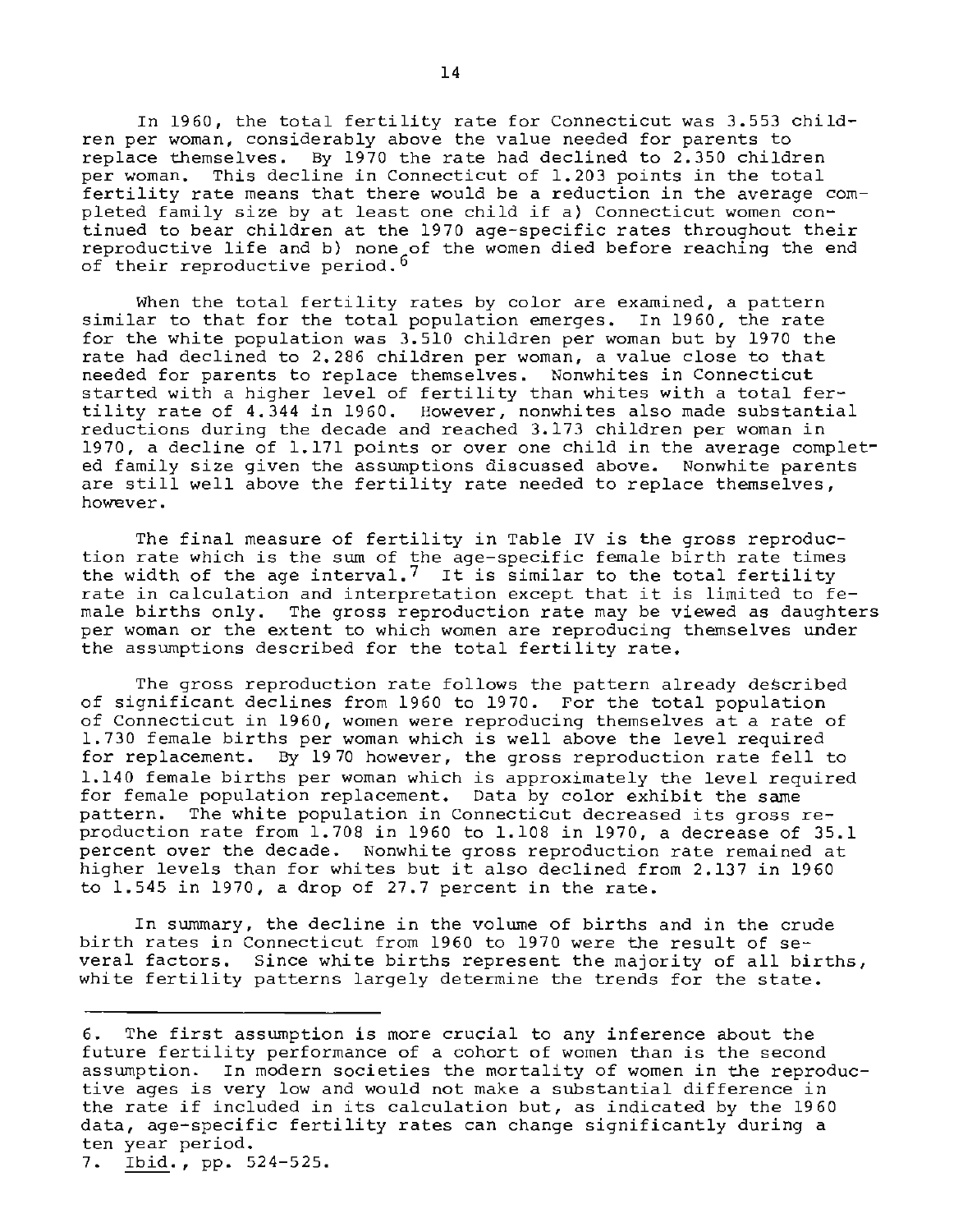It was shown that age-specific birth rates for the white population declined substantially during the past decade and, more importantly, the **changes in the white female age structure did not offset the pattern**  In other words, white women were having babies **at a lower rate and the increase in the number of white women in the reproductive ages was not great enough to result in an increase in the**  volume of white births from 1960 to 1970.

This point is clearly demonstrated in the fertility patterns of **nonwhites in Connecticut. As indicated in the previous discussion, nonwhites recorded substantial declines in their age-specific birth rates. On this basis one might expect a decline in the total volume of nonwhite births. Data show, however, an increase in the number of**  nonwhite births from 1960 to 1970. The reason for this apparent con**tradiction is that the number of nonwhite women in the reproductive ages increased sufficiently to offset decline in age-specific birth rates. In other words, nonwhite women were having babies at lower age-specific rates but there were more nonwhite women having babies in 1970 than in**  1960, thus the increase in the volume of nonwhite births. Age standard**ized birth rates for whites and nonwhites presented previously reflect this difference in female age structure by race.** 

#### HIGH RISK BIRTHS

#### **Discussion of High Risk Births**

**Fertility changes in Connecticut's population were dramatic during the last decade. For this and other reasons it is of interest to examine more closely how fertility declines were achieved, even though the female population increased in size during the decade. As pointed out in the discussion of birth rates, the volume of births may be reduced, other factors constant, by declines in age-specific birth rates. However, data on age-specific fertility do not reveal changes in patterns**  of timing of births - a separate factor of basic importance to fertility **performance. While two populations, or the same population at two time periods, may have the same number of births, the patterns of birth order**  by age of mother may be entirely different. Examination of data on **parity and age for total, white, and nonwhite populations in Connecticut**  will provide the insight required for a fuller understanding of observed fertility declines.

**When births are arranged by birth order - first birth, second**  birth, third birth,  $\ldots$  tenth birth or higher - and by age of mother in **five year age intervals, it becomes possible to identify those births**  which represent rapid fertility and which involve elevated health risks for mothers and child. The number of births falling into these high **risk categories can be calculated as a percentage of all births in that age interval. This procedure will provide a measure of changes in**  timing of births by age of mother and changes in the number of high risk births.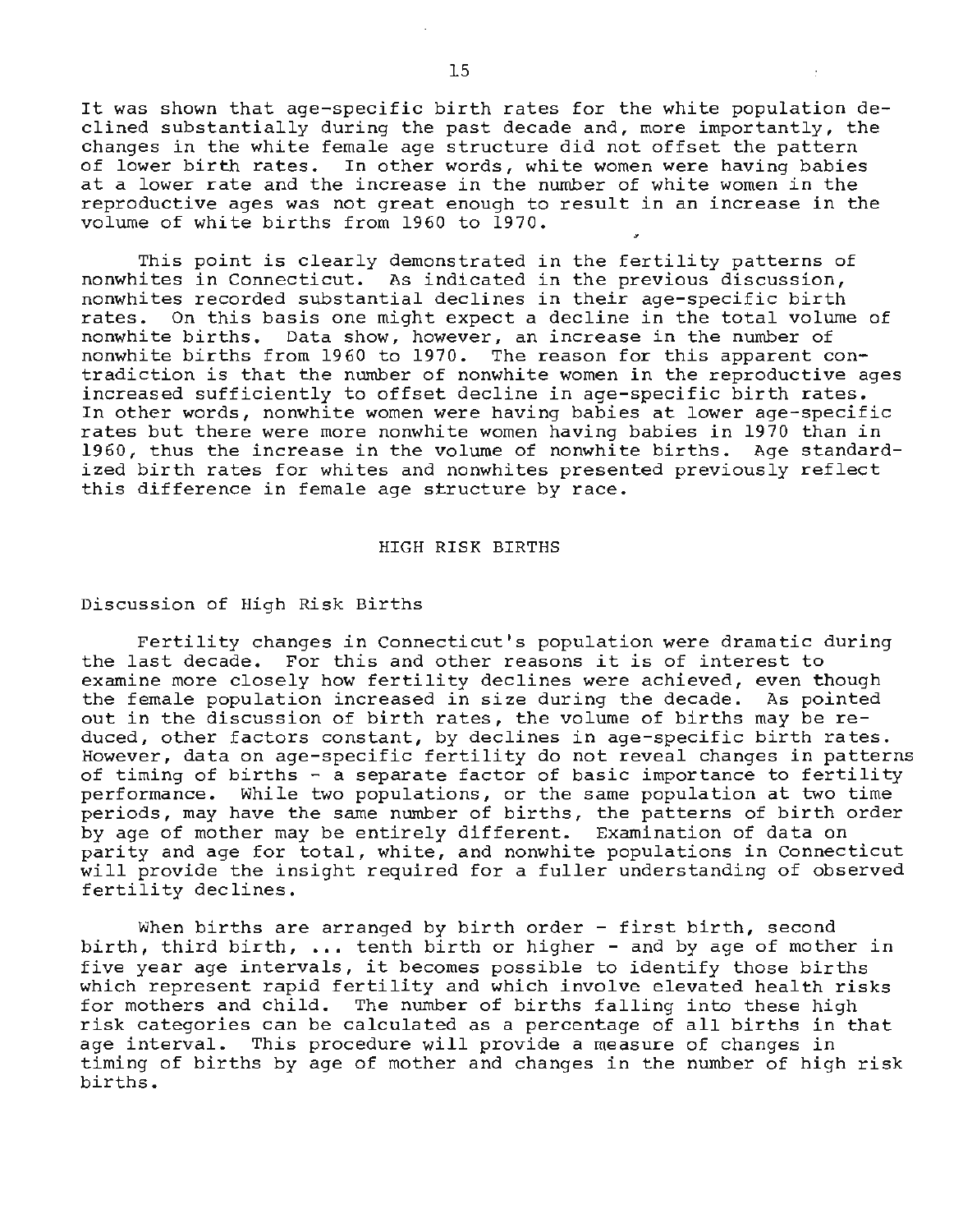**The criteria used in defining the high risk categories of births in this report were:** 

| Age of Mother | High Risk Births       |
|---------------|------------------------|
| Under 15      | All births             |
| $15 - 19$     | Births above 1st order |
| $20 - 24$     | Births above 2nd order |
| $25 - 29$     | Births above 3rd order |
| $30 - 34$     | Births above 4th order |
| $35 - 39$     | Births above 5th order |
| $40 - 44$     | Births above 6th order |
| $45 - 49$     | Births above 7th order |

**Using this set of criteria, a birth of the second child or more**  to women 15 to 19 years of age would represent rapid fertility and thus be counted as a high risk birth, e.g., as a birth that should either **be avoided or delayed until an older maternal age. Likewise, all births to mothers under 15 years of age should be avoided on the grounds of maternal and child health risks, not to mention the social and economic**  hardships usually involved.

**It is recognized that this set of criteria is somewhat arbitrary**  and the number and percent of high risk births would change with differ**ent criteria. There is, however, a growing body of research that pro**vides support for the concept of high risk births and the need for a **working definition. Evidence of associations between health risks to**  mothers and parity level, <sup>8</sup> between maternal death and parity level, <sup>9</sup> and between maternal age and child's potential for intellectual develop**mentlO are being reported in recent literaturea As early as 1968, Gordon W. Perkin suggested a method for assessing reproductive risk in nonpregnant women. lI He points out that future reproductive risk** *in*  **postpartum women may be inferred from factors associated with maternal mortality, such as age, parity, health history, pregnancy interval, and**  social background (income and marital status). While this approach is **useful in classifying postpartum women, the detailed nature of the in**formation required prohibits application of the method to aggregate populations. Recognizing this problem, Perkin suggested in a later paper that all births to women over 30 years of age and/or with three or more living children constitute a high risk health hazard for the **mother. 12 This suggestion has some merit but seems incomplete and un-**

**Ba Beasley, Ja Da; C. L. Harter and D. V. McCalister, "Aspects of Family Planning Among Low Income, High Risk Mothers", Advances in Planned**  Parenthood, Vol. II, (1967), pp. 197-204. 9. Marmal, J. G., et.al., "Maternal Death and High-Risk Pregnancy: An **Analysis of 40 Maternal Deaths in the Collaborative Project", Obstetrics**  and Gynecology, Vol. 30 (1967), p. 816-827. **10. LobI, Michele; Doris W. Welcher; E. David Hellits, "Maternal Age**  and Intellectual Functioning of Offspring", The Johns Hopkins Medical Journal, Vol. 128 (June 1971) pp. 349-359. 11. Perkin, Gordon W., "Assessment of Reproductive Risk in Nonpregnant **Women", American Journal of Obstetrics and Gynecology, Vol. 101, No.**  5, pp. 709-717. **12a Gordon W. Perkin, "Pregnancy Prevention in High-Risk Women: A Strategy for New National Family Planning Programs", a paper prepared for the International Planned Parenthood Federation, Bondring Conference**  (June, 1969), pp. 19.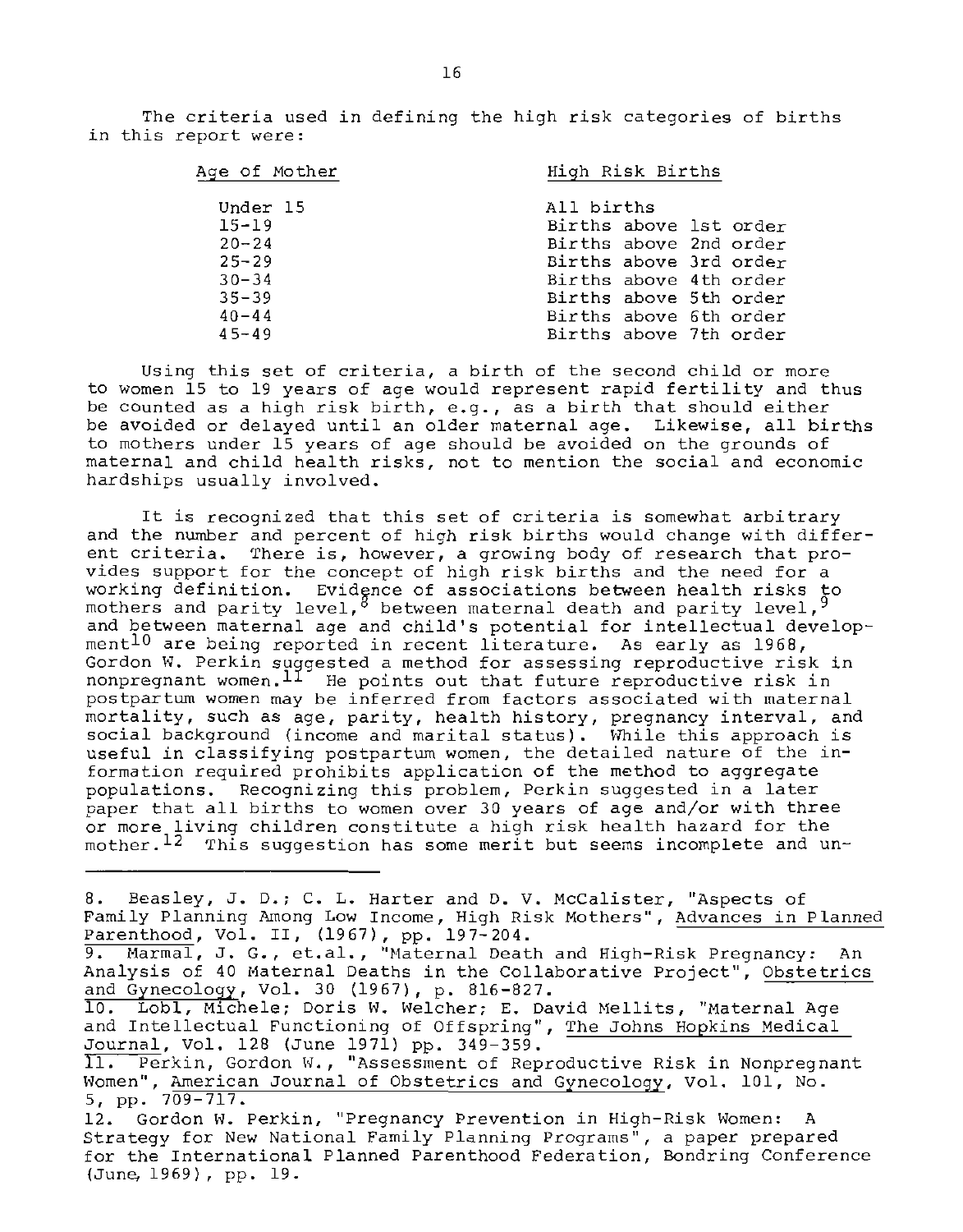**necessarily restrictive. For example, births to very young mothers aged 15 and under are omitted from his criteria and moreover, the increased health risk to the mothers with three versus four living children is not**  clearly established.

Working independently, Hamilton and Li suggested a statistically more elaborate method of estimating the proportion of births that fall **into a high risk category.13 While their research did not involve ex**plicit concern with the concept of high risk births, the methodology **was similar. Two sets of criteria were used. By one criterion, births were counted as "excess" if the mother was under 15 or over 40 years of age and births over the first, second, third, fourth, and fifth parity**  to women of ages 15-19, 20-24, 25-29, 30-34, and 35-39, respectively. **The second criterion was similar to the first except it allowed three children to women under age 25, four children to women under age 30, five children to women under age 35, and six children to women under age**  40.

**In summary, previous attempts to define the number of hiqh risk births now rest more firmly on medical evidence and less on intuitive judgments of the researcher. A recent survey of published research from nations around the world supports the relationship between increasing physical and emotional health risks to mothers with increasing age and parity.14 Research in the areas of family size, perinatal and childhood**  mortality, physical and emotional health, and the growth and development of children all suggests the general conclusion that risks of harmful **effects increases with mother's age and the birth order.** 

**The set of criteria used in this report was derived from this growing research theme but differs in that high risk births are not as**  restrictively defined. For exwnple, the sixth birth to women 40 to 44 **years of age is not counted as a high risk birth. In addition, illegitimate births were not entirely counted as high risk. Birth data for Connecticut do not list illegitimate births separately by age of mother and parity. Thus, an unknown number of low parity births by age of mother were not included in the high risk category. Such births would have been included had the data been available because health risks**  for illegitimate births are substantially higher than for legitimate

births.  $15$  Thus, in terms of actual health hazards to mothers and new**borns, the present criteria underestimate the actual number of high**  risk births.

**<sup>13.</sup> C. Horace Hamilton and Wen Lang Li, "Evaluation of a Simple Statistical Measure for Estimating the Need and Effectiveness of Family Planning Programs", a paper prepared for the Population Association of America**  (April, 1969), pp. 16. -

<sup>14.</sup> Abdel R. Omran, The Health Theme in Family Planning, Carolina Population Center, University of North Carolina at Chapel H111, 1970, pp. 130.

<sup>15.</sup> Data for the United states in 1967 show that fetal death rates for illegitimate births is 66.9 percent higher than fetal death rates for **legitimate births and this difference increases with age of mother.**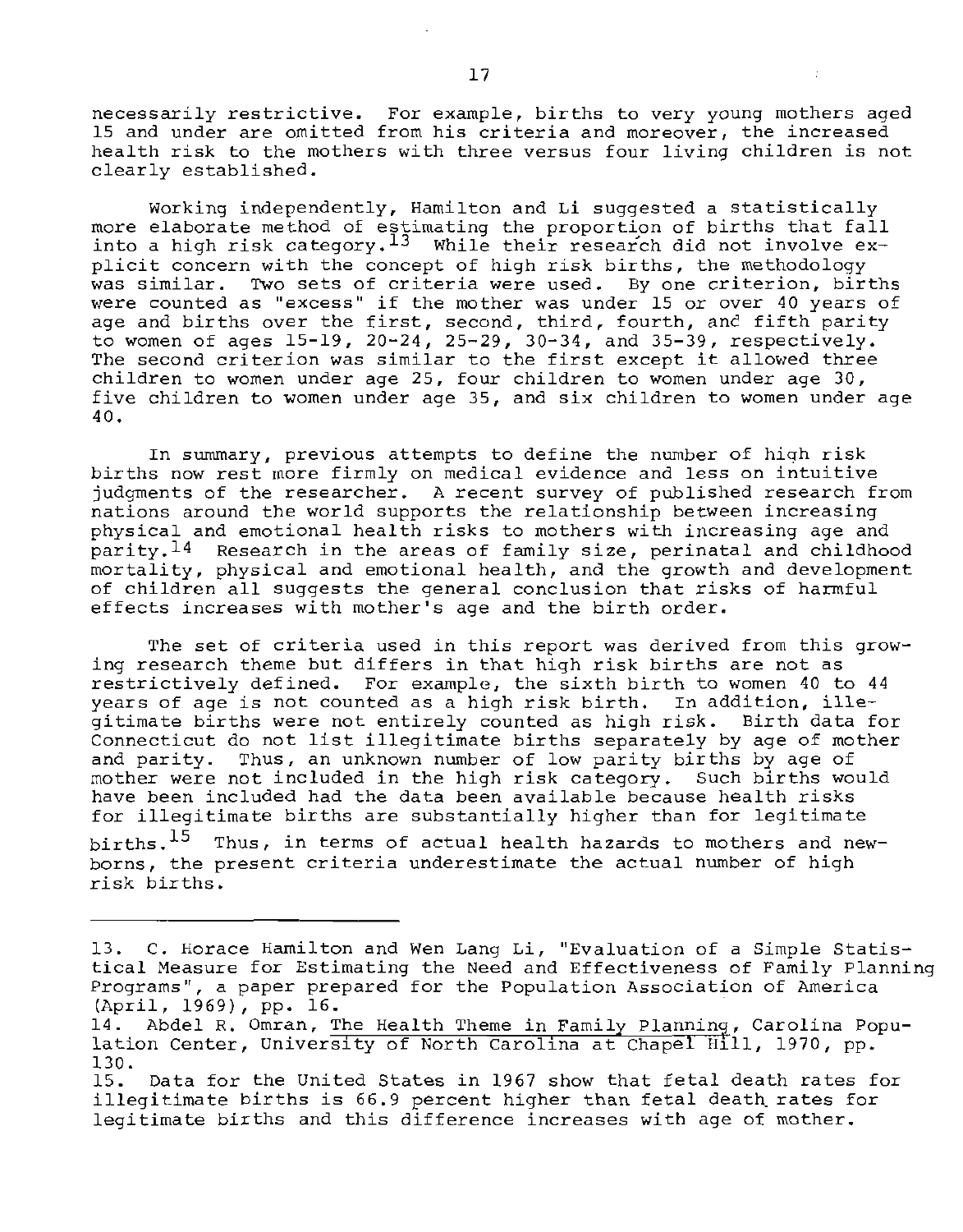#### Trends in High Risk Births

Table V contains data on the percent of high risk births to total births by age of mother in Connecticut in 1960 and 1970. Both the number and proportion of high risk births declined during the decade. 1960, 15,852 births or 28.0 percent involved elevated health risks to mother and child. By 1970, 11,114 or 21.9 percent of all births were **in these high risk categories. This indicates that declines in age-specific birth rates discussed previously were achieved by improvements in**  timing of births, that is to say more high parity births by age of mother **were avoided.** 

|                  |        | 1970 Births  |         |        | 1960 Births  |         |
|------------------|--------|--------------|---------|--------|--------------|---------|
| Age of<br>Mother | Total  | High<br>Risk | Percent | Total  | High<br>Risk | Percent |
| Total            | 50,738 | 11,114       | 21.9    | 56,659 | 15,852       | 28.0    |
| Under 15         | 83     | 83           | 100.0   | 25     | 25           | 100.0   |
| $15 - 19$        | 5,841  | 1,306        | 22.4    | 4,521  | 1,250        | 27.6    |
| $20 - 24$        | 18,117 | 3,335        | 18.4    | 17,367 | 4,806        | 27.7    |
| $30 - 34$        | 6,847  | 1,859        | 27.1    | 10,925 | 3,051        | 27.9    |
| $35 - 39$        | 2,730  | 824          | 30.2    | 5,758  | 1,390        | 24.1    |
| $40 - 44$        | 758    | 217          | 28.6    | 1,378  | 303          | 22.0    |
| $45 - 49$        | 48     | 18           | 37.5    | 48     | 12           | 25.0    |
|                  |        |              |         |        |              |         |

Table V - **Percent** of High Risk Births to Total Births by Age of **Mother, Connecticut,** 1960 and 1970

**Source: The State Department of Health, State of Connecticut, Registration Report of Births, Marriages, Divorces, and Deaths,**  the 113th Report and the 123rd Report. See text for definition of high risk births.

Note: Age-specific births do not sum to total births because age **of mother was not reported in a few cases.** 

**Closer examination of Table V by age of mother reveals that declines in the percent of high risk births were not uniform over all age categories. Young women between 15 to 29 years of age were largely**  responsible for the over-all decline in high risk births. In 1970 only 22.4 percent of the births to young women 15 to 19 years of age were second births or higher, and only 18.4 percent of births to women 20 to 24 years of age were third births or higher. Women 25 to 29 years of age recorded 21.3 percent of their births in the high risk category, substantially lower than their 1960 performance. Older women, on the other hand, show increases in the percent of high risk births. In 1970, women 35 to 39 years of age recorded 30.2 percent of their births as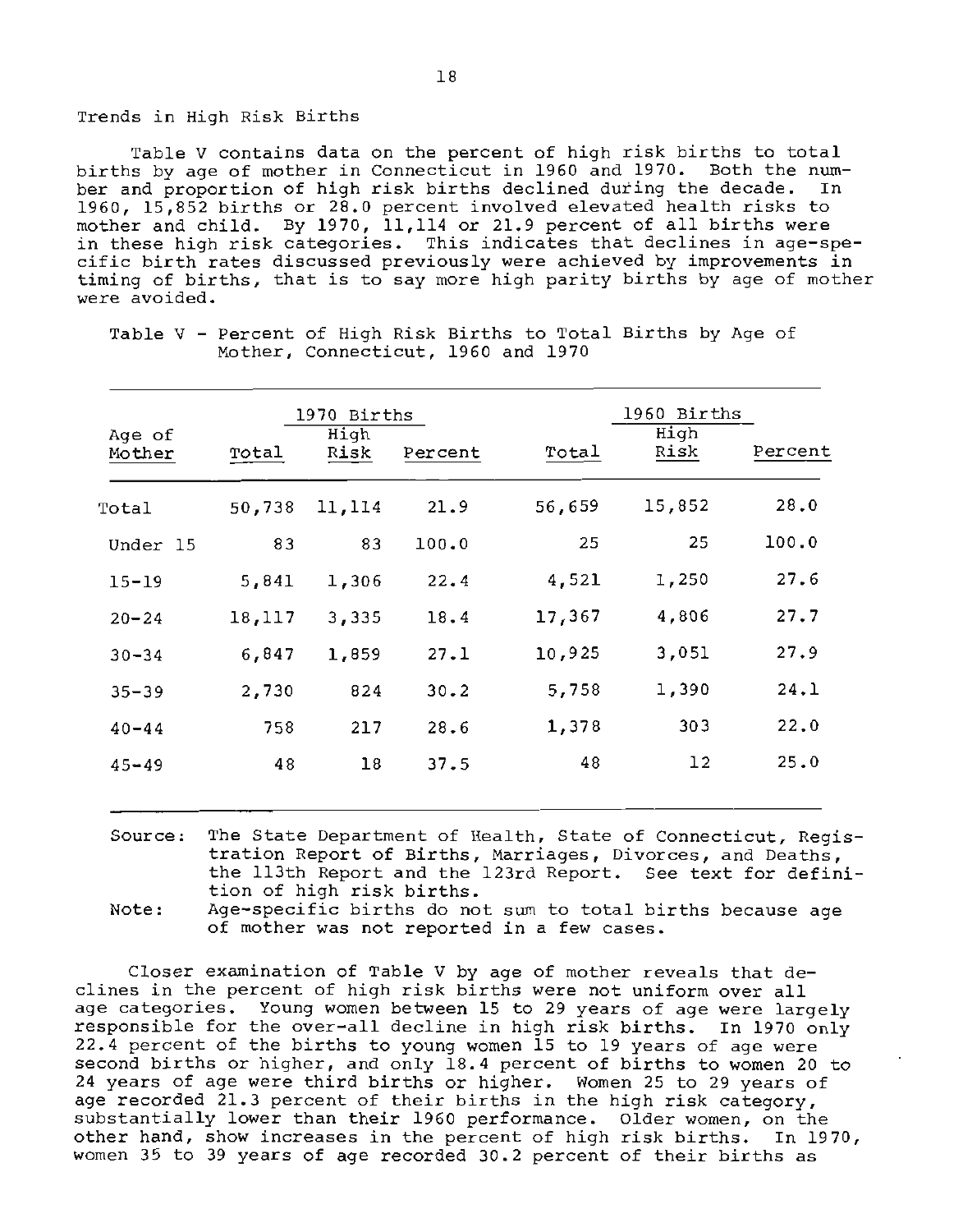the sixth birth or higher. While the number of high risk births to women in this age category in 1970 was lower (824 births) than in 1960 (1,390 births), the total number of births was also significantly lower in 1970. This pattern indicates that the reduction in births to women 35 to 39 years of age was accomplished by women with lower parity (with five births or less) and not by a reduction in the proportion of high parity births (six or more).

**In brief, these data suggest that young women under 30 years of age in Connecticut exercised more control over the timing of their births**  in 1970 than in 1960. A full analysis of factors responsible for this **lies beyond the scope of this report but there are several elements likely involved, such as increased use of contraceptive techniques and other methods which enable married couples to avoid unwanted pregnancies. In addition, increased concern among young persons over population growth and environmental quality and changes in norms for young persons concerning ideal family size may have discouraged a number of births. The effects of a restricted job market combined with continued economic inflation would discourage large families, particularly in an urban population. Finally, increases in formal education of younger persons is known to be associated with lower fertility performance. If these were**  *in* **fact the major reasons for the observed fertility decline, one may expect increasing concentration of births at the lower parity levels. In statistical terms this means a smaller standard deviation of births by age of mother. It does not necessarily indicate future declines in birth rates nor in the volume of births. It is possible to have an** *in***creased volume of births concomitant with declines in high risk births.**  This point that high risk births reflect birth timing, not number of births, will be explored with subsequent data.

The percent of high risk births to total white births by age of **mother in Connecticut is contained in Table VI. As expected, the**  pattern for white births follows that described for total births. The number of white births in 1970 was 45.073 of which 8,975 or 19.9 percent were high risk births, a substantial decline from the 26.0 percent high risk births in 1960. Data on births by age of mother show declines in the percent of high risk births at all ages except the older women, those 35 to 49 years of age. The most substantial decline in high risk births was achieved by white women 20 to 24 years of age in 1970, al**though this age group recorded an increase in the total number of births**  during the decade. This pattern clearly demonstrates the point that **improvements** *in* **timing of births is independent of the total number of births to a given group of women. Specific factors responsible for the increasing bunching of births at the first and second parity for white women 20 to 24 years of age remains a matter for further research.** 

The percent of high risk births to total nonwhite births by age of **mother in Connecticut is shown in Table VII. Several differences between nonwhite and white patterns are apparent. The proportion of high risk nonwhite births, but not the volume of course, is significantly**  higher than for whites in both 1960 and 1970. Similar to the pattern **for whites, nonwhites have recorded a major decline in the proportion**  of high risk births, from 53.9 percent in 1960 to 37.8 percent in 1970. **Unlike whites, nonwhites in Connecticut reduced the percentage of high risk births in every age category. Similar to whites, in 1970 the nonwhites exhibit increasing percentages of high risk births with increasing age of women, a pattern not present** *in* **1960. This again indicates that young nonwhite women have improved control of timing of births, while achieving an over-all increase in the number of births.**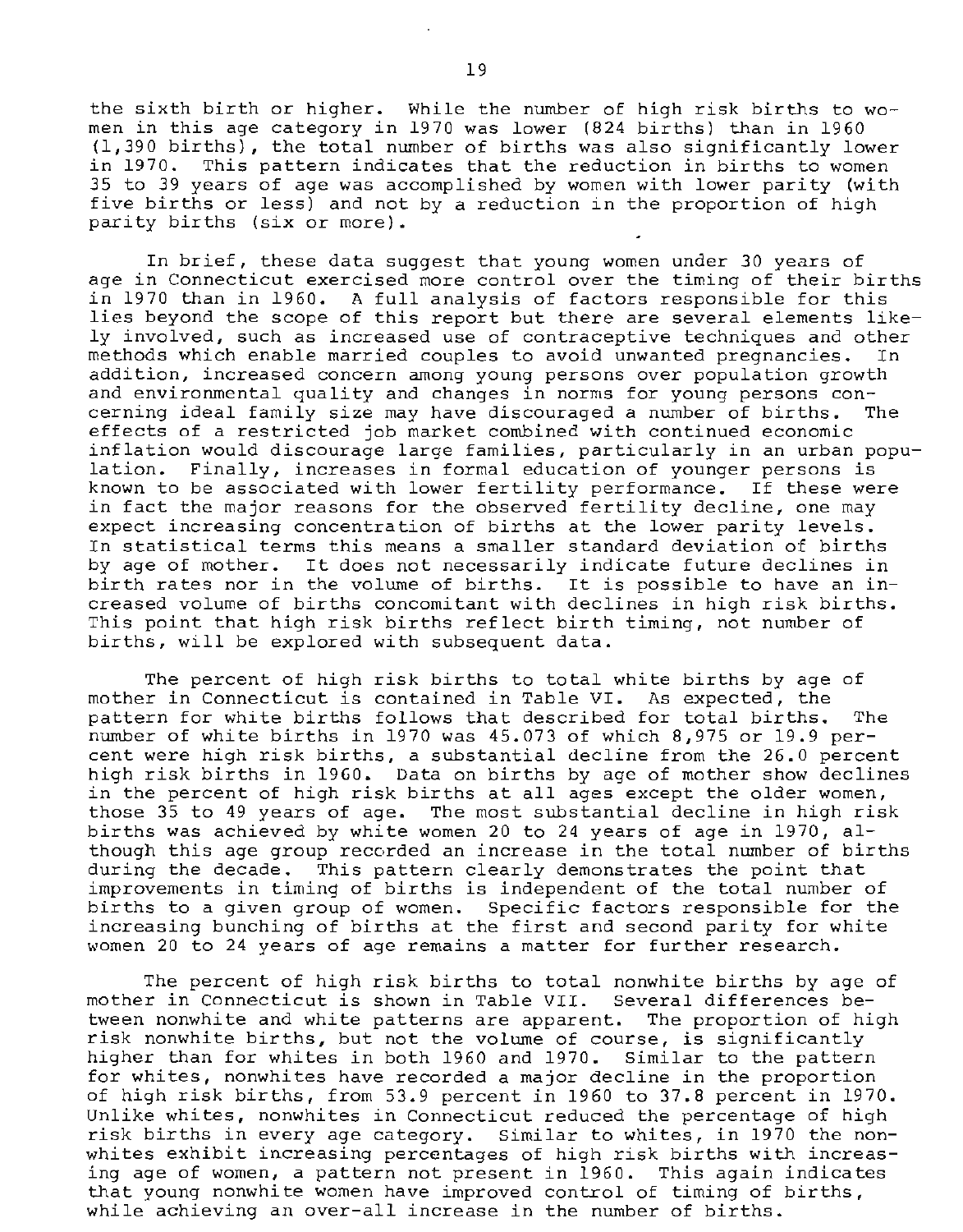| Age of<br>Mother | Total  | 1970 Births<br>High<br>Risk | Percent | Total  | 1960 Births<br>High<br>Risk | Percent |
|------------------|--------|-----------------------------|---------|--------|-----------------------------|---------|
| Total            | 45,073 | 8,975                       | 19.9    | 52,642 | 13,688                      | 26.0    |
| Under 15         | 34     | 34                          | 100.0   | 10     | 10                          | 100.0   |
| $15 - 19$        | 4,444  | - 5<br>834                  | 18.8    | 3,923  | 994                         | 25.3    |
| $20 - 24$        | 16,058 | 2,657                       | 16.5    | 15,873 | 4,050                       | 25.5    |
| $25 - 29$        | 15,034 | 2,946                       | 19.6    | 15,632 | 4,405                       | 28.2    |
| $30 - 34$        | 6,259  | 1,595                       | 25.5    | 10,368 | 2,728                       | 26.3    |
| $35 - 39$        | 2,482  | 702                         | 28.3    | 5,467  | 1,222                       | 22.3    |
| $40 - 44$        | 704    | 189                         | 26.8    | 1,316  | 270                         | 20.5    |
| $45 - 49$        | 46     | 18                          | 39.1    | 44     | 9                           | 20.4    |
|                  |        |                             |         |        |                             |         |

Table VI - Percent of High Risk Births to Total White Births by Age of Mother, Connecticut, 1960 and 1970

Source: The State Department of Health, State of Connecticut, Regis**tration Report of Births, Marriages, Divorces, and Deaths, the**  113th Report and the 123rd Report. See text for definition of high risk births.

Note: Age-specific births do not sum to total births because age of **mother was not reported in a few cases.** 

One final comparison will further illuminate changes in the number of births by age of mother and the number of high risk births from 1960 to 1970. In both categories of births, the base for the percentage change is the corresponding figure for 1960. Table VIII contains these **data for total, white and nonwhite births in Connecticut. For total births in Connecticut there was a 10.4 percent decrease in the volume**  of births from 1960 to 1970. In terms of the number of high risk births, there was a 29.9 percent decline in births falling into this category. **Women in Connecticut between 20 and 24 years of age reported a 4.3 percent increase in the number of births over 1960 but recorded a 30.6**  percent decrease in their high risk births. The pattern for white births **was the same except the trends were more pronounced in comparison to the total population. For nonwhites there was a 41.0 percent increase in the volume of births during the decade but a 1.5 percent decline in**  the number of high risk births. An effective control of birth timing **can be inferred for nonwhite women between 20 and 34 years of age because this category of women increased the total number of their births**  but decreased the number of high risk births. Only at the youngest **nonwhite ages, women under 20 years of age, did the number of high risk**  births increase from 1960 to 1970.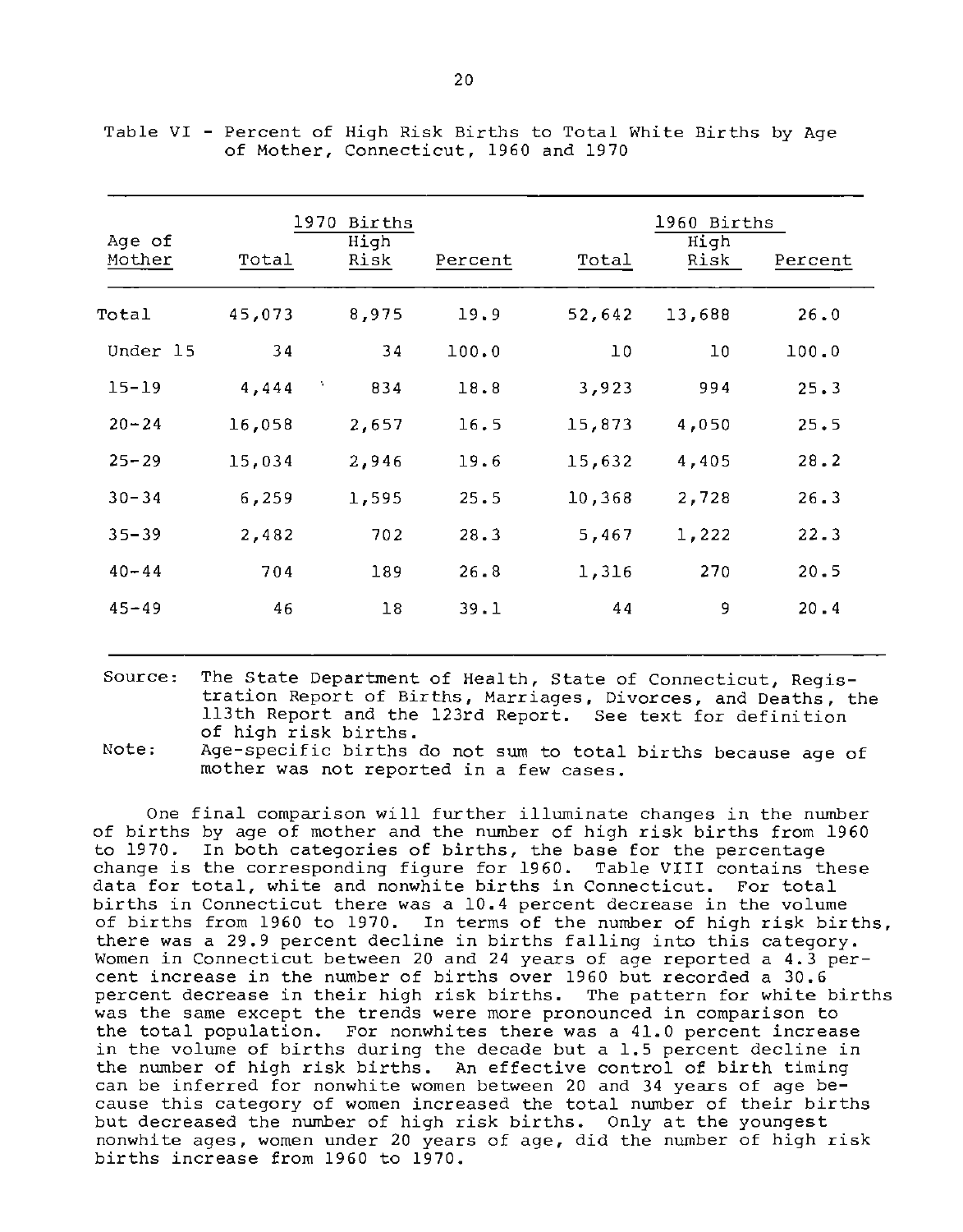| Age of<br>Mother | Total | 1970 Births<br>High<br>Risk | Percent | Total | 1960 Births<br>High<br>Risk | Percent |
|------------------|-------|-----------------------------|---------|-------|-----------------------------|---------|
| Total            | 5,665 | 2,139                       | 37.8    | 4,017 | 2,164                       | 53.9    |
| Under 15         | 49    | 49                          | 100.0   | 15    | 15                          | 100.0   |
| $15 - 19$        | 1,397 | 472                         | 33.8    | 598   | 256                         | 42.8    |
| $20 - 24$        | 2,059 | 678                         | 32.9    | 1,494 | 756                         | 50.6    |
| $25 - 29$        | 1,265 | 526                         | 41.6    | 996   | 610                         | 61.2    |
| $30 - 34$        | 588   | 264                         | 44.9    | 447   | 323                         | 58.0    |
| $35 - 39$        | 248   | 122                         | 49.2    | 291   | 168                         | 57.7    |
| $40 - 44$        | 54    | 28                          | 51.8    | 62    | 33                          | 53.2    |
| $45 - 49$        | 2     | $\pmb{0}$                   | 0.0     | 4     | 3                           | 75.0    |
|                  |       |                             |         |       |                             |         |

|  |  |  |  |                                           |  | Table VII - Percent of High Risk Births to Total Nonwhite Births by |  |
|--|--|--|--|-------------------------------------------|--|---------------------------------------------------------------------|--|
|  |  |  |  | Age of Mother, Connecticut, 1960 and 1970 |  |                                                                     |  |

| Source: The State Department of Health, State of Connecticut, |
|---------------------------------------------------------------|
| Registration Report of Births, Marriages, Divorces, and       |
| Deaths, the 113th Report and the 123rd Report. See text       |
| for definition of high risk births.                           |

Note: Age-specific births do not sum to total births because age **of mother was not reported in a few cases.** 

#### SUMMARY AND CONCLUSIONS

**As we have seen, fertility trends in Connecticut have declined**  markedly during the decade of the 1960's. The total number of births in the state declined by 10.4 percent from 1960 to 1970 and the crude birth rate fell by 25.1 percent. The number of births to the white population in the state declined by 14.4 percent but the number of births to nonwhite persons increased by 41.0 percent from 1960 to 1970. While white births still dominate the fertility profile for the entire state, **the last decade witnessed a rapidly growing and important nonwhite population component. If past nonwhite population growth rates continue**  throughout the present decade, their fertility performance will exert a major influence on state-wide birth data, and will mark the beginning **of a new demographic situation for Connecticut.** 

Analysis of age-specific birth rates for the total population re**vealed substantial declines in seven of the eight age classes, the**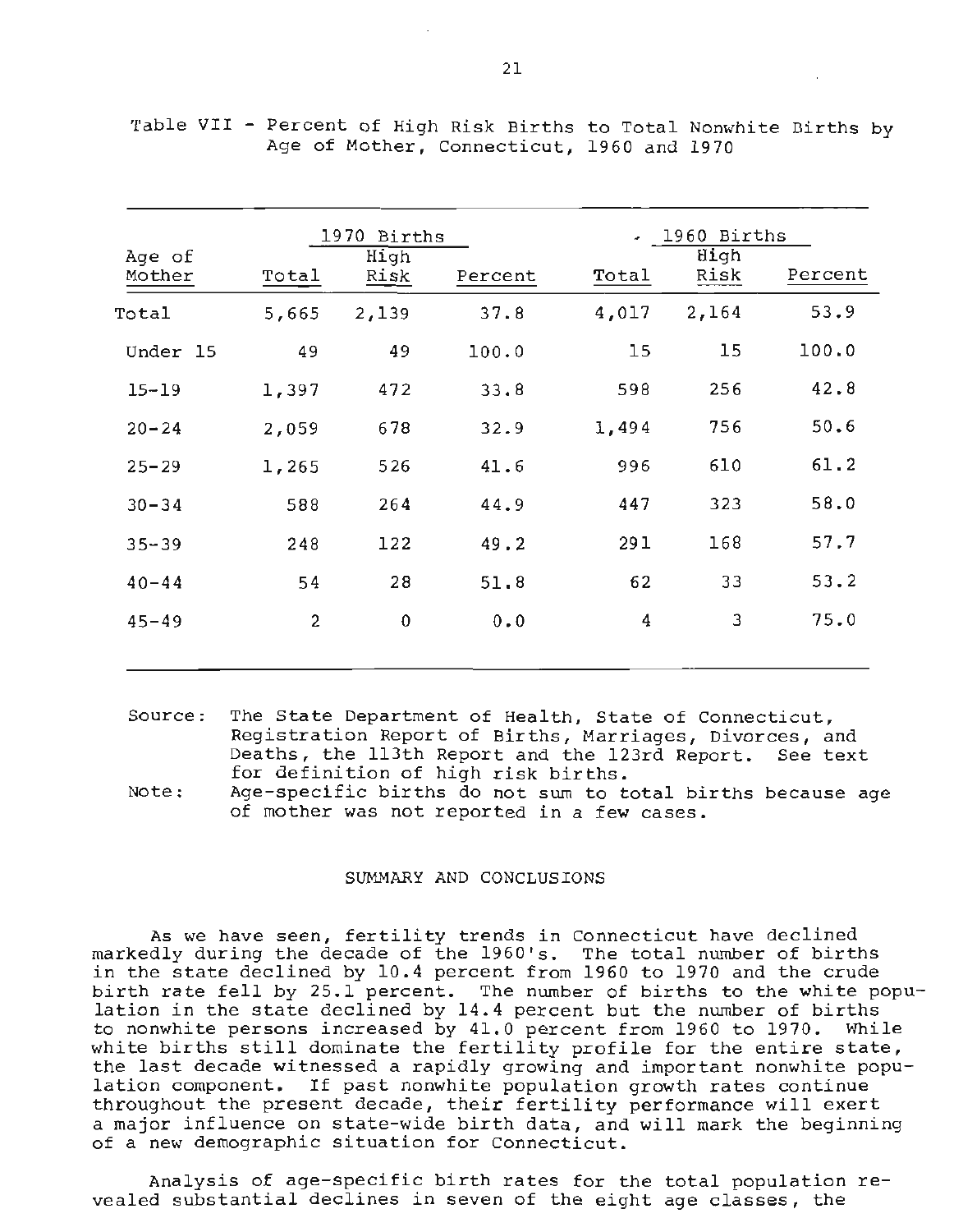| Age of<br>Mother | Total<br>Total | Births<br>High Risk | White<br>Total | Percent Change From 1960 to 1970 In<br>Births<br>High Risk | Total   | Nonwhite Births<br>High Risk |
|------------------|----------------|---------------------|----------------|------------------------------------------------------------|---------|------------------------------|
| Total            | $-10.4$        | $-29.9$             | $-14.4$        | $-34.4$                                                    | 41.0    | $-1.5$                       |
| Under 15         | 232.0          | 232.0               | 240.0          | 240.0                                                      | 226.7   | 226.7                        |
| $15 - 19$        | 29.2           | 4.5                 | 13.3           | $-16.1$                                                    | 133.6   | 84.4                         |
| $20 - 24$        | 4.3            | $-30.6$             | 1.2            | $-34.4$                                                    | 37.8    | $-10.3$                      |
| $25 - 29$        | $-2.0$         | $-30.8$             | $-3.8$         | $-33.1$                                                    | 27.0    | $-13.8$                      |
| $30 - 34$        | $-37.3$        | $-39.1$             | $-39.6$        | $-41.5$                                                    | 5.6     | $-18.3$                      |
| $35 - 39$        | $-52.6$        | $-40.8$             | $-54.6$        | $-42.6$                                                    | $-14.8$ | $-27.4$                      |
| $40 - 44$        | $-45.0$        | $-28.4$             | $-46.5$        | $-30.0$                                                    | $-12.9$ | $-15.1$                      |
| $45 - 49$        | 0.0            | 50.0                | 4.5            | 100.0                                                      | $-50.0$ | $-100.0$                     |
|                  |                |                     |                |                                                            |         |                              |

Table VIII - Percent Change in High Risk Births and All Births, by Age and Color of Mother, Connecticut from 1960 to 1970

Source: The State Department of Health, State of Connecticut, Registra**tion Report of Births, Marriages, Divorces and Deaths, the 113th**  Report (1960) and the l23rd Report (1970). See text for definition of high risk births.

**exception being for women 10 to 14 years of age. Women 20 to 24 years of age, a group that accounts for a larg e volume of births, declined in**  their birth rate by 39.2 percent from 1960 to 1970. White women in this **age category reported a decline of 40.4 percent** *in* **their birth rate while nonwhite women in this age group recorded a 30.3 percent decline in their fertility rate.** 

**Other indicators of fertility refined the general conclusion of**  declining fertility in the state. Age-standardized crude birth rates **for whites and nonwhites revealed that changes in the female age**  structure during the 1960's in both of these populations retarded further declines in the crude birth rate by 8.1 percent and 7.0 percent respect**ively. This suggests that future changes in the female age structure in Connecticut may offset possible declines in the rate of births and cause an increase in the number of births recorded during the 1970's.** 

A decade of change in the total fertility rate, an index of the **extent to which parents are reproducing themselves, shows that the white fertility has reached the approximate level for replacement, while nonwhite fertility is still significantly above replacement levels. Trends in the gross reproduction rate, an index of the extent to which women are reproducing themselves, lead to similar conclusions, namely**